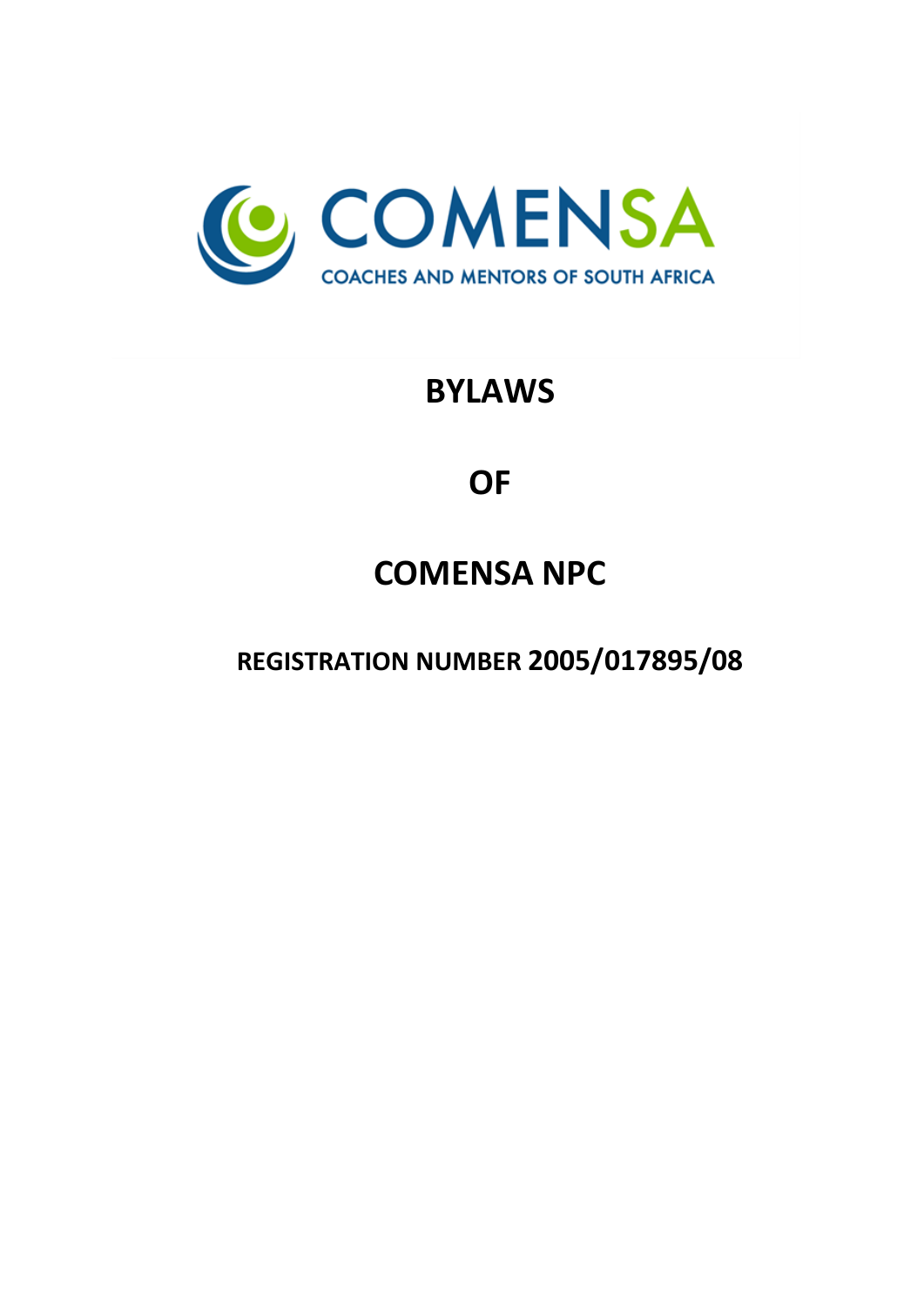

# Contents

| $A_{\cdot}$ |  |
|-------------|--|
| <b>B.</b>   |  |
|             |  |
|             |  |
|             |  |
|             |  |
|             |  |
|             |  |
|             |  |
|             |  |
|             |  |
|             |  |
|             |  |
|             |  |
|             |  |
|             |  |
|             |  |
|             |  |
| D.          |  |
|             |  |
|             |  |
|             |  |
|             |  |
|             |  |
|             |  |
|             |  |
|             |  |
|             |  |
|             |  |
|             |  |
|             |  |
|             |  |
|             |  |
|             |  |
|             |  |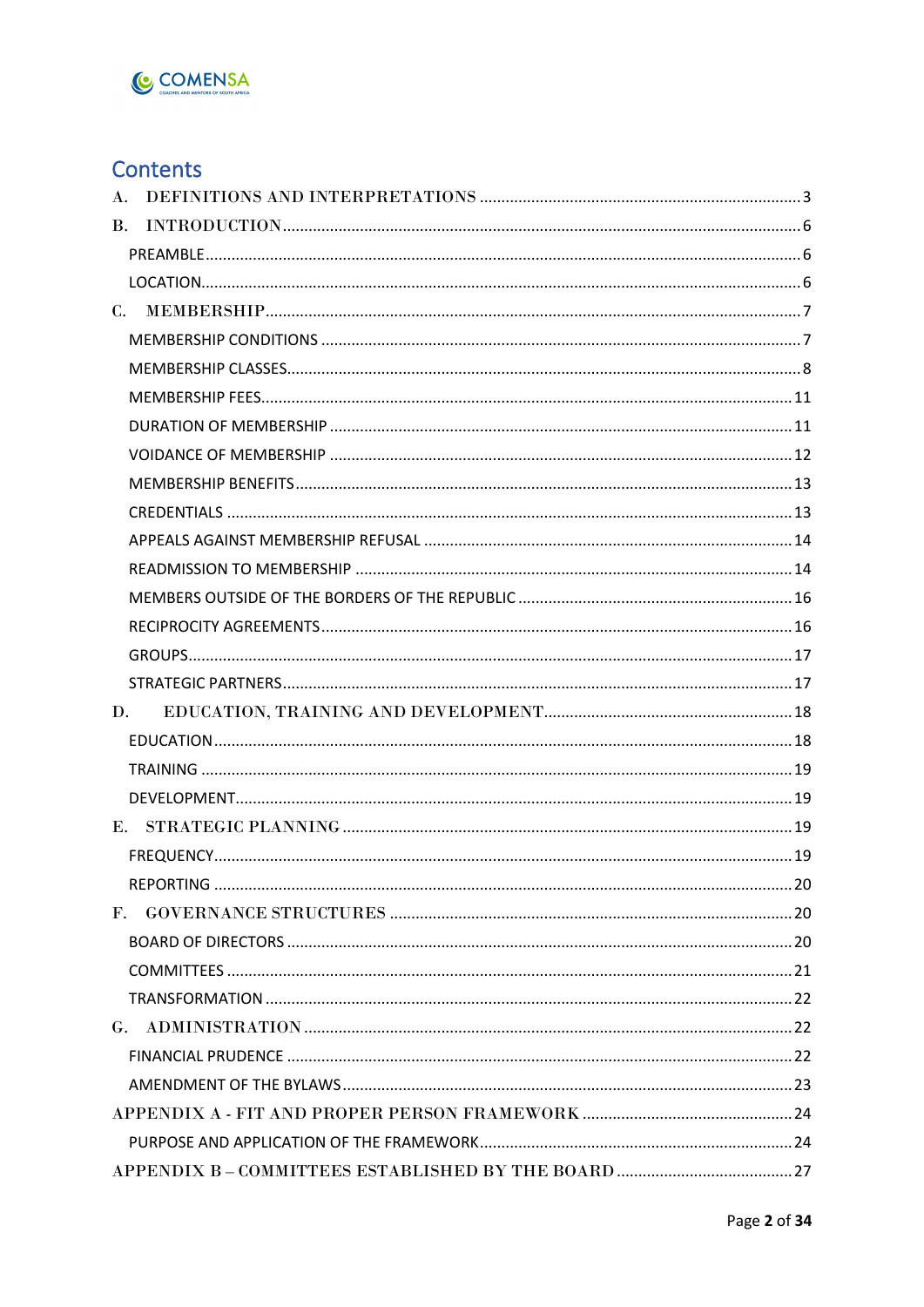# **C** COMENSA

| • Ensure that adequate measures are taken to identify and mitigate against any risks                                                                                                       |  |
|--------------------------------------------------------------------------------------------------------------------------------------------------------------------------------------------|--|
|                                                                                                                                                                                            |  |
|                                                                                                                                                                                            |  |
| • Make recommendations around ethics training needs for the Profession.  30                                                                                                                |  |
|                                                                                                                                                                                            |  |
|                                                                                                                                                                                            |  |
| MEMBERSHIP CRITERIA AND STANDARDS OF COMPETENCE PORTFOLIO COMMITTEE31                                                                                                                      |  |
| The Provincial Chapter Chairs Committee provides the Board with feedback from the provinces on<br>matters relevant to the strategy of COMENSA. The Committee is Chaired by the President33 |  |

### **A. DEFINITIONS AND INTERPRETATIONS**

<span id="page-2-0"></span>In these Bylaws, unless the content implies otherwise:

- i. one gender includes the others;
- ii. the singular includes the plural, and the plural includes the singular;
- iii. 'writing' includes typing, printing, and any other mode representing or reproducing words or figures in a visible form, including words or figures displayed on an electronic screen. A requirement that a document, notice or information should be given in writing will be met if the document, notice or information is in the form of a data message and accessible in a manner usable for subsequent reference. "Written" has a corresponding meaning;
- iv. a 'month' refers to a calendar month;
- v. a 'year' refers to a calendar year, unless stated otherwise;
- vi. a statute, regulation or provision of a statute or regulation (the 'Statutory Provision') includes:
	- a. the Statutory Provision as amended or re-enacted,
	- b. a statute, regulation or provision enacted in replacement of the Statutory Provision, and
	- c. another regulation or other statutory instrument made or issued under the Statutory Provision.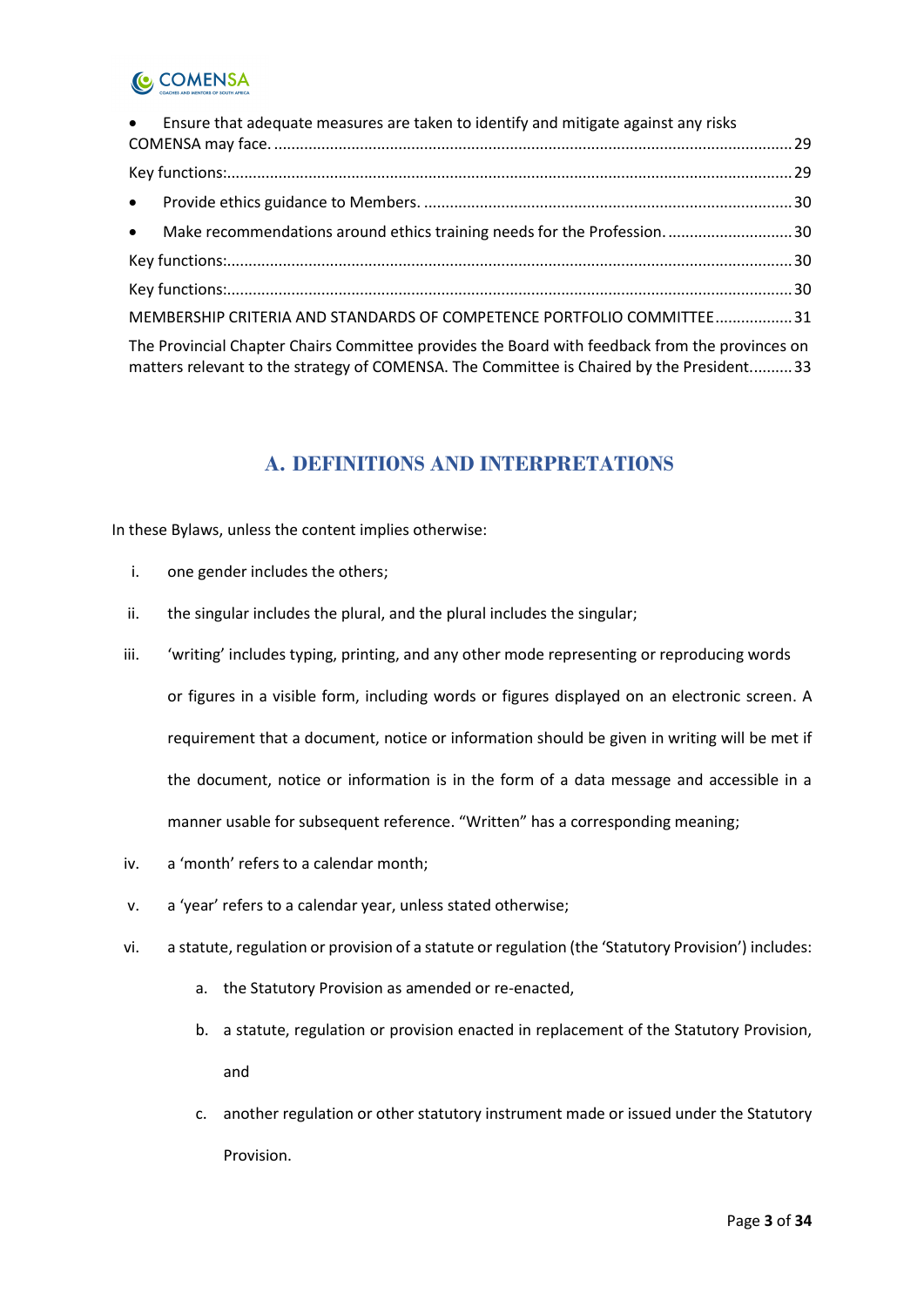

- vii. All laws and statutes quoted or referred to shall automatically include any amendments to, revisions of or replacements of these laws and statutes as may occur from time to time, through due Parliamentary process, subsequent to the writing of these Bylaws.
- viii. 'including' and similar expressions are not words of limitation;
- ix. words that are defined in the Companies Act bear the same meaning in these Bylaws as in the Act; and
- x. the table of contents and any headings are to assist with the reading of the Bylaws and should not affect the interpretation of these Bylaws.
- xi. If any term is defined within the context of any particular clause in the Bylaws, the term so defined, unless it is clear from the clause in question that the term so defined has limited application to the relevant clause, shall bear the meaning ascribed to it for all purposes in terms of these Bylaws, notwithstanding that that term has not been defined in this interpretation provision;
- xii. When a particular number of Business Days is provided for between the happening of one event and another, the number of days must be calculated by:
	- a. excluding the day on which the first such event occurs;
	- b. including the day on or by which the second event is to occur; and
	- c. excluding any public holiday, Saturday or Sunday that falls on or between the days.

| <b>AGM</b><br><b>Board</b>        | The Annual General Meeting of Members<br>The Board of Directors of COMENSA, who have<br>the authority to act on behalf of COMENSA |
|-----------------------------------|-----------------------------------------------------------------------------------------------------------------------------------|
| <b>Bylaws</b>                     | Regulations made by the Board, and approved<br>by the Members, for the administration and<br>management of COMENSA's affairs      |
| <b>Chair</b>                      | Chairman of the General Meeting or of a<br>Committee                                                                              |
| <b>Code of Ethics and Conduct</b> | The COMENSA guidelines set by the Board for<br>Members on ethics, expected ethical conduct<br>and the enforcement thereof         |
| <b>COMENSA</b>                    | Coaches and Mentors of South Africa, an<br>association incorporated under the Act, with                                           |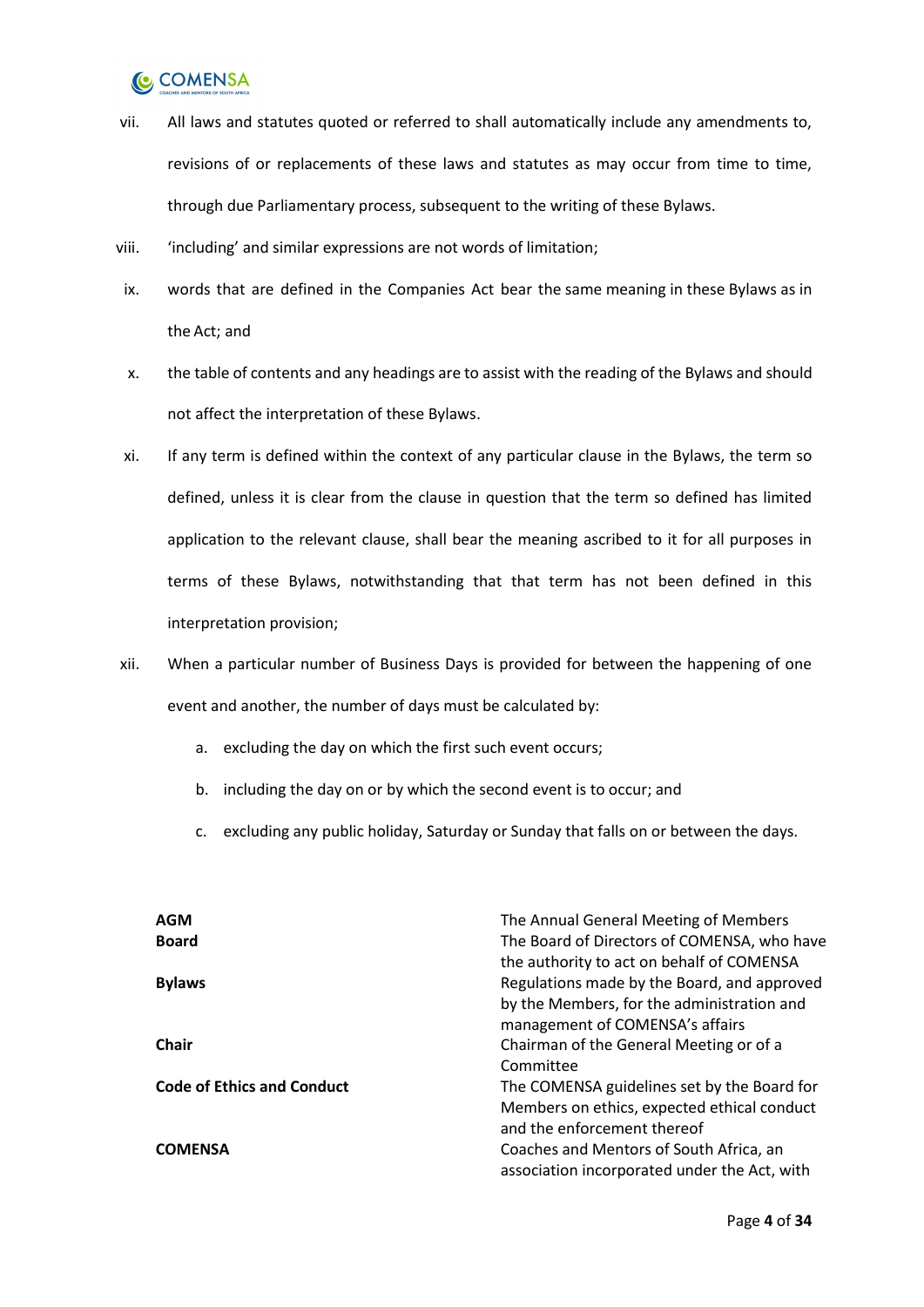

|                                  | registration number Registration Number<br>2005/017895/08                                         |
|----------------------------------|---------------------------------------------------------------------------------------------------|
| <b>Companies Act</b>             | South African Companies Act 71, 2008 as<br>amended from time to time                              |
| <b>CPD</b>                       | <b>Continuing Professional Development</b>                                                        |
| <b>Credential</b>                | A Professional designation recognised by SAQA                                                     |
|                                  | which denotes competence at the minimum                                                           |
|                                  | level set by COMENSA for that credential                                                          |
| <b>Designation</b>               | Terminology used by SAQA which has the same                                                       |
|                                  | meaning as a credential.                                                                          |
| <b>Director</b>                  | Director appointed in terms of the MOI and the                                                    |
|                                  | Companies Act.                                                                                    |
| <b>Fit and Proper Individual</b> | An individual who meets all the requirements                                                      |
|                                  | set out in the Fit and Proper Individual                                                          |
|                                  | Framework                                                                                         |
| <b>Income Tax Act</b>            | Income Tax Act 58 of 1962, as amended from                                                        |
|                                  | time to time                                                                                      |
| Individual                       | A natural person                                                                                  |
| <b>King Code</b>                 | South African Governance Code produced by the                                                     |
|                                  | Institute of Directors of South Africa as amended                                                 |
|                                  | from time to time. Reference to the Code                                                          |
|                                  | includes the latest version of the King Report                                                    |
|                                  | and supplementary guidance                                                                        |
| Law                              | Any constitutional provision, treaty, decree,                                                     |
|                                  | convention, statute, act, code, regulation, rule,                                                 |
|                                  | order, ordinance, proclamation, subordinate                                                       |
|                                  | legislation, bylaw, judgement, rule of common                                                     |
|                                  | law or equity, rule, ruling or guideline made by a                                                |
|                                  | competent entity exercising jurisdiction in the                                                   |
|                                  | relevant matter or any government body                                                            |
| <b>Member</b>                    | A person who holds Membership with                                                                |
|                                  | COMENSA as outlined in the Bylaws                                                                 |
| <b>Member in Good Standing</b>   | A Member who has paid in full all subscriptions,                                                  |
|                                  | dues, fees, contributions, levies or other monies                                                 |
|                                  | payable by that Member to COMENSA, and who                                                        |
|                                  | is not in material breach of any of the provisions                                                |
|                                  | of the MOI or of any Bylaw, nor any provision in<br>the Code of Ethics and Conduct, and meets any |
|                                  | other conditions set out in the Bylaws.                                                           |
| <b>MOI</b>                       | Memorandum of Incorporation of COMENSA                                                            |
| <b>NPC</b>                       | Non-profit Company                                                                                |
| <b>PoPIA</b>                     | the Protection of Personal Information Act 4 of                                                   |
|                                  | 2013                                                                                              |
| Profession                       | <b>Coaches and Mentors Profession</b>                                                             |
| <b>Provincial Chapter</b>        | A structure designed to assist COMENSA in                                                         |
|                                  | executing its mandate in a particular province of                                                 |
|                                  | the Republic                                                                                      |
| <b>Register</b>                  | Register of the all the Members of COMENSA                                                        |
| <b>Republic</b>                  | Republic of South Africa, a sovereign state                                                       |
| <b>Rules</b>                     | Any rules made by the Board as contemplated in                                                    |
|                                  |                                                                                                   |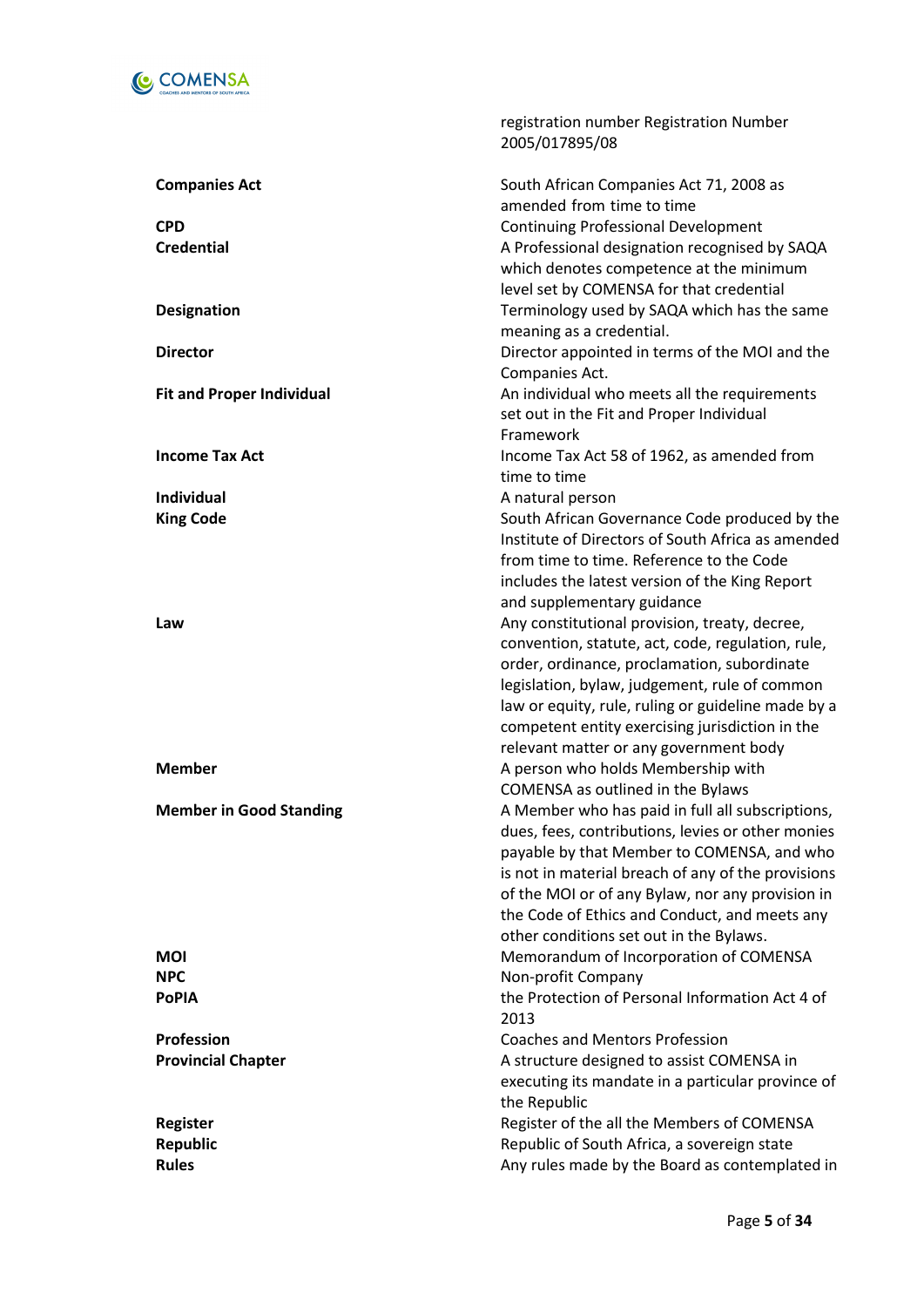

|                               | section 15(3) to (5)                                   |
|-------------------------------|--------------------------------------------------------|
| <b>SAQA</b>                   | South African Qualifications Authority                 |
| <b>Secretary</b>              | Company Secretary as prescribed in the                 |
|                               | <b>Companies Act</b>                                   |
| Section/s                     | Section of the Companies Act                           |
| Sign                          | Includes the reproduction of a signature               |
|                               | lithography, printing with an india-rubber stamp,      |
|                               | or any other mechanical or electronic process,         |
|                               | or partly the one and partly the other process         |
|                               | and "signature" has the corresponding meaning          |
| <b>Unprofessional Conduct</b> | A behaviour, practice or condition that is contrary to |
|                               | the ethical standards adopted by COMENSA and has       |
|                               | the same meaning as dishonourable conduct              |
|                               |                                                        |

### **B. INTRODUCTION**

### <span id="page-5-1"></span><span id="page-5-0"></span>**PREAMBLE**

- 1. These Bylaws contain the supplementary rules to the COMENSA Memorandum of Incorporation.
- 2. These Bylaws are subservient to the MOI. If any rule herein is in conflict with a provision in the MOI, the provision in the MOI takes precedent.
- 3. These Bylaws must be read in conjunction with the Code of Ethics and Conduct.

### <span id="page-5-2"></span>**LOCATION**

- 4. The location of the principal office of COMENSA is at Westend Office Park, 250 Hall Street, Centurion, Pretoria, 0046.
- 5. The location of the registered office may change from time to time by action of the Board. Such changes shall be communicated to Members as a matter of urgency.
- 6. Should the location of the registered office change, these Bylaws may be updated to reflect the new address without the approval of Members.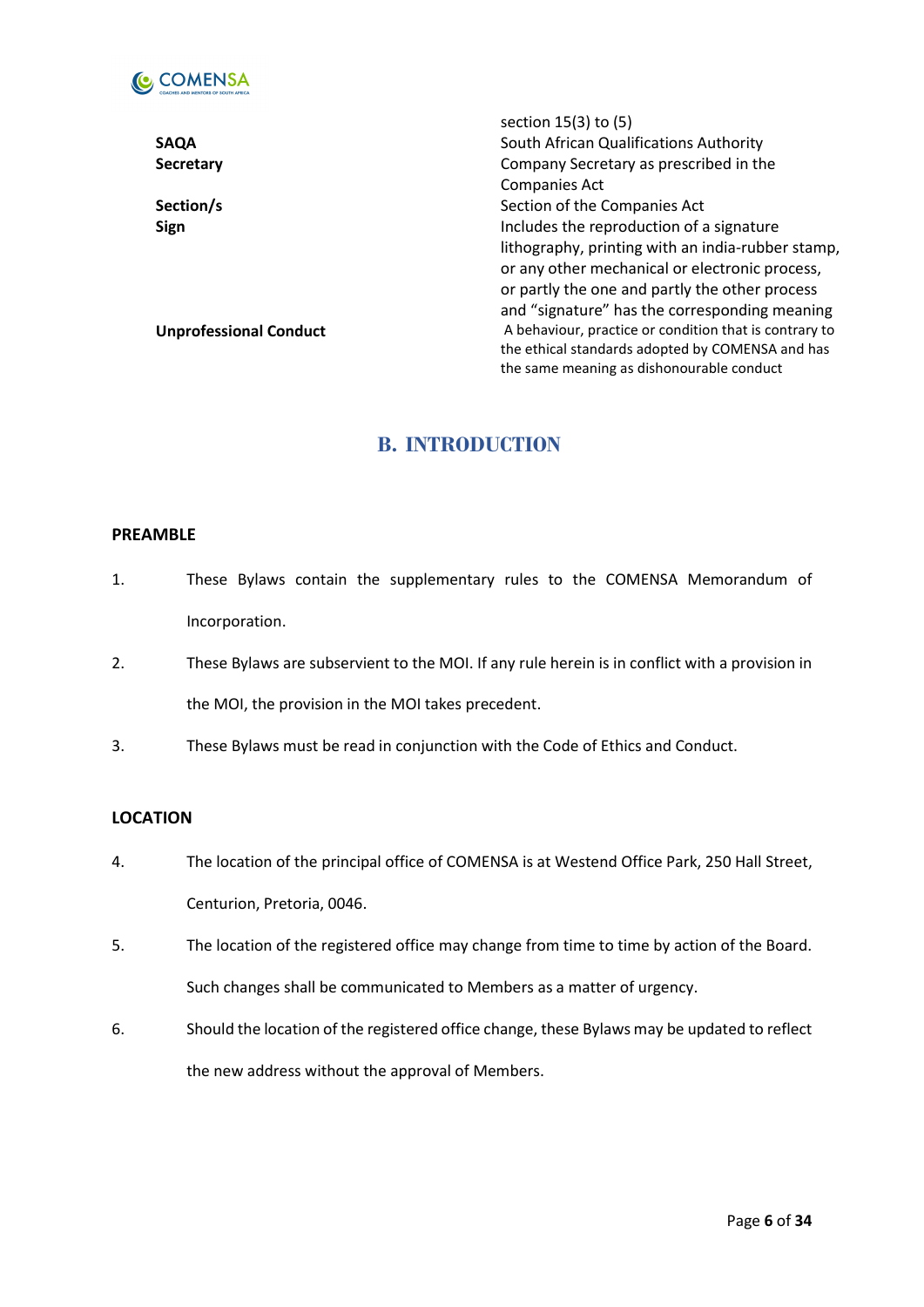<span id="page-6-0"></span>

### **C. MEMBERSHIP**

### <span id="page-6-1"></span>**MEMBERSHIP CONDITIONS**

- 7. Membership, irrespective of Membership Class, shall only be regarded as active if the Member is in good standing.
- 8. A Member is only regarded as being in good standing if she has paid in full all subscriptions (subject to clause [29\)](#page-11-1), dues, fees, contributions, levies or other monies payable by that Member to COMENSA, and who is not in material breach of any of the provisions of the MOI or of any Bylaw, nor any provision in the Code of Ethics and Conduct, and meets all applicable conditions set out in these Bylaws and the Fit and Proper Person Framework.
- 9. All Members, regardless of their Membership Class, shall be held accountable against the Code of Ethics and Conduct.
- 10. COMENSA retains the right to require any information in relation to the demographic profiles of individuals, such as required by the South African Qualifications Authority, and to satisfy its own needs in relation to its transformation strategy.
- 11. COMENSA retains the right to require all such information the Board deems necessary to determine whether the individual meets the requirements of any Membership class and is regarded a Fit and Proper Individual before admitting any individual.
- 12. COMENSA retains the right to require any such information determined by the Board that enables COMENSA to communicate with its Members. The onus remains on the Member to ensure that her contact details remain up to date.
- 13. While Members may opt out of receiving marketing material from COMENSA, the Board retains the right to send all pertinent information to Members in relation to:
	- 13.1. Statutory requirements such as notifications of General Meetings;
	- 13.2. Membership Status;
	- 13.3. Continuing Professional Development requirements;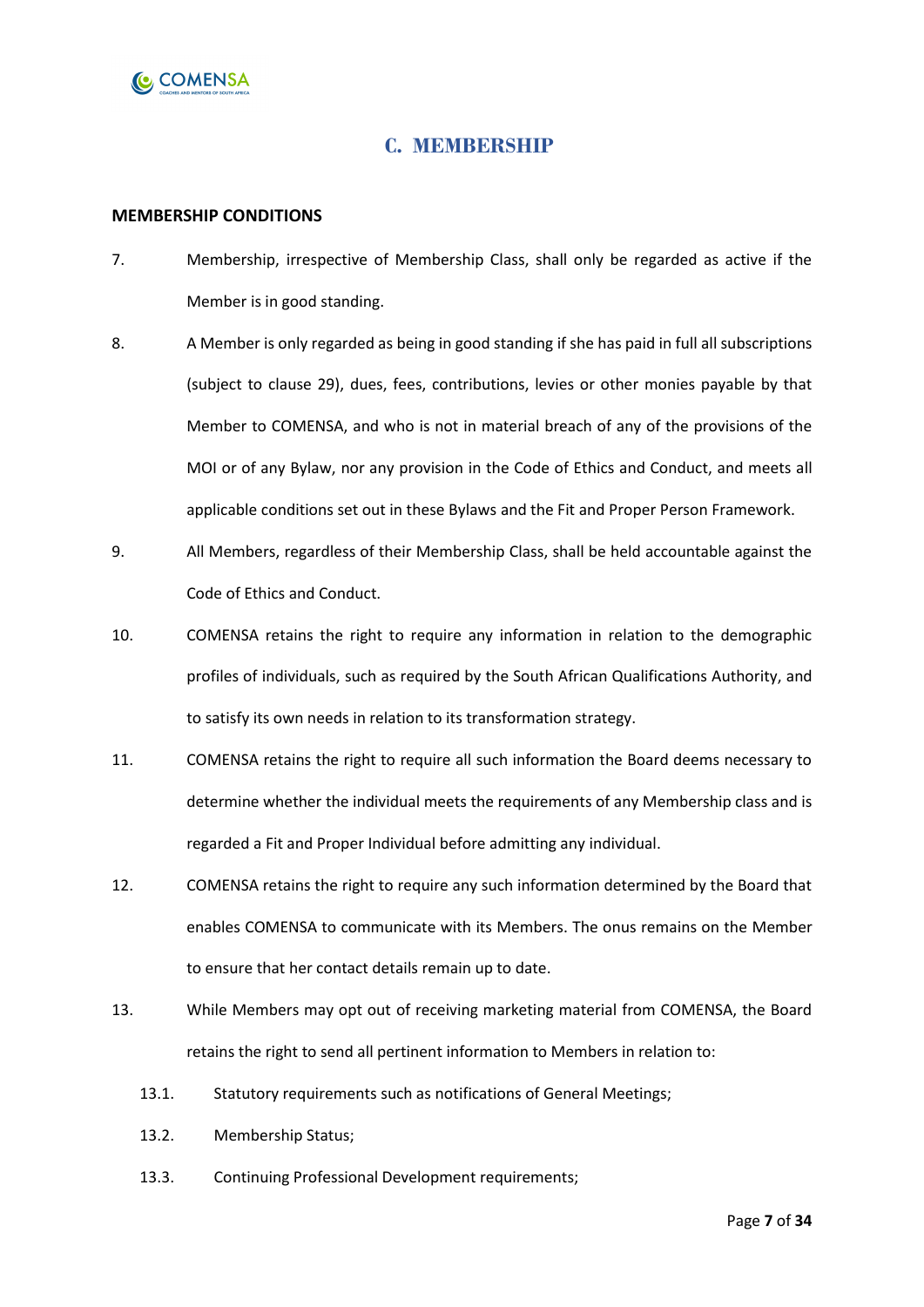## **C** COMENSA

- 13.4. Disciplinary matters; and
- 13.5. Any other information the Board deems pertinent.
- 14. The Board must ensure that the register of Members is in compliance with the PoPIA.
- 15. COMENSA shall be entitled to convert any hard copy documentation received from persons of all categories of Membership to electronic format for storage and other purposes relevant to the maintenance of the register and to use any form of internet, cloud or other electronic means of data creation, storage and retrieval in the administration and management of the register.
- <span id="page-7-1"></span>16. In submitting an application for Membership an individual must:
	- 16.1. submit the application online on the COMENSA website together with certified copies of the applicant's ID and qualifications;
	- 16.2. submit a declaration that the applicant is not currently suspended or ineligible for professional licensure, registration or membership in South Africa or another country on the grounds of any current and relevant domestic or overseas professional misconduct matters that would be recognized as such by COMENSA;
	- 16.3. submit a declaration that the applicant will adhere to the COMENSA Code of Ethics and Conduct;
	- 16.4. provide the result of a background check, by a reputable organisation recognised by COMENSA, if requested by COMENSA; and
	- 16.5. submit other declarations and/or provide other disclosures that COMENSA may reasonably require.
	- 16.6. COMENSA will, in its absolute discretion, determine if such declarations or disclosures preclude COMENSA membership.

### <span id="page-7-0"></span>**MEMBERSHIP CLASSES**

17. A **Credentialed Member** (full voting rights) is an individual onto whom one of the following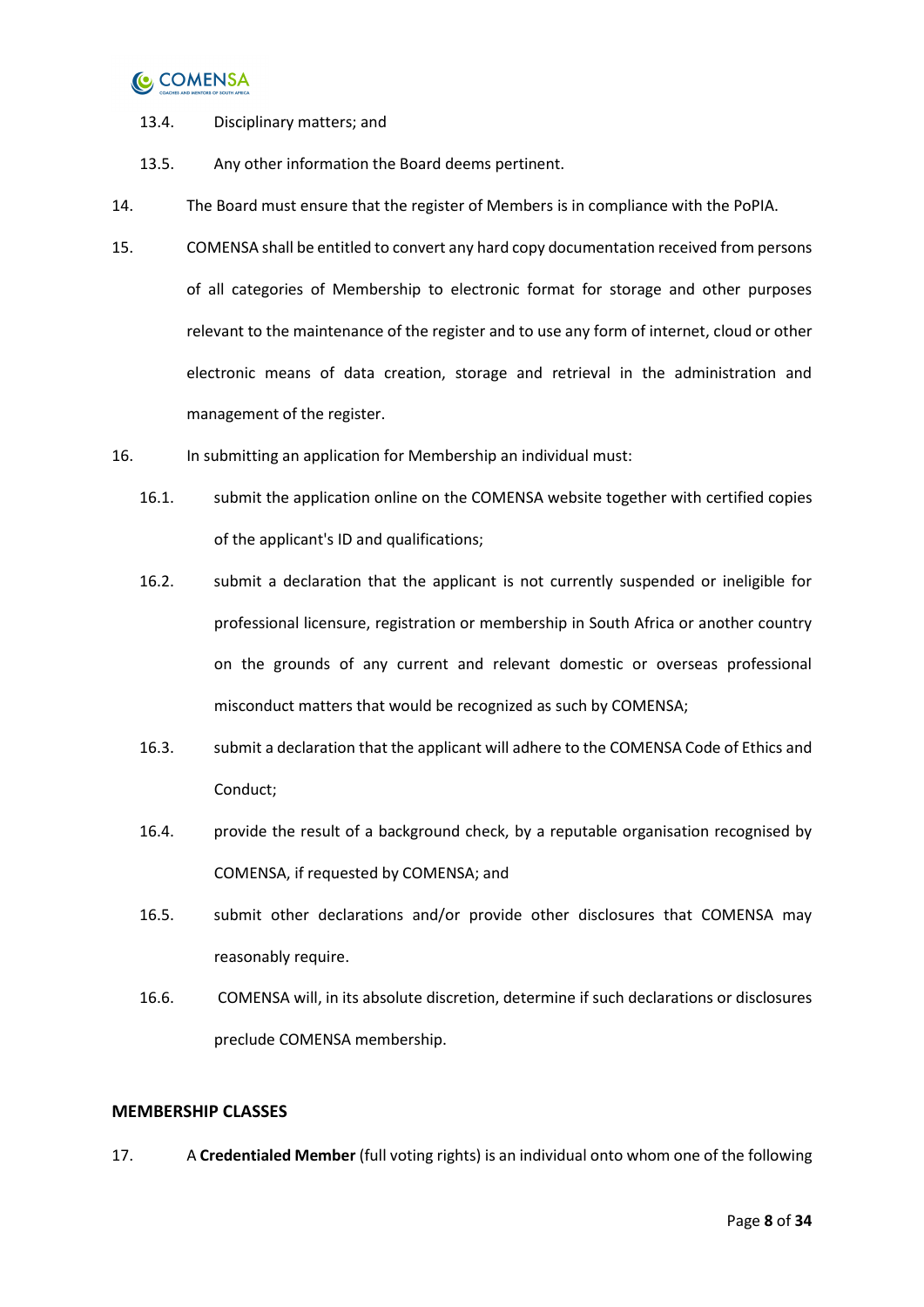

credentials has been conferred:

- 17.1. A COMENSA *Credentialed Practitioner (CCP)*, who must meet the following criteria:
	- 17.1.1. Have a relevant SAQA recognised professional qualification;
	- 17.1.2. Provide evidence of having completed at least 60 hours of coach-specific training or 300 notional hours;
	- 17.1.3. Provide evidence of a minimum of 150 hours of one-to-one and/or group and/or team coaching (note: for group/team coaching, hours are counted for the group not per coachee e.g., 1 hour group coaching with 5 coachees counts a 1 hour on coach's coaching log);
	- 17.1.4. Supply references from a minimum of three separate clients;
	- 17.1.5. Complete and pass the online questionnaire;
	- 17.1.6. Be in, or committed to, supervision; and
	- 17.1.7. Complete 72 Continuing Professional Development hours over 3 years.
- 17.2. A COMENSA *Senior Practitioner (CSP)*, who must meet the following criteria:
	- 17.2.1. Have a relevant SAQA recognised professional qualification;
	- 17.2.2. 120 hours of coach-specific training;
	- 17.2.3. Provide evidence of a minimum of 750 hours of one-to-one and/or group and/or team coaching (note: for group/team coaching, hours are counted for the group not per coachee e.g., 1 hour group coaching with 5 coachees counts a 1 hour on coach's coaching log);
	- 17.2.4. Supply references from a minimum of three separate clients;
	- 17.2.5. Complete and pass the online questionnaire;
	- 17.2.6. Be in, or committed to, supervision; and
	- 17.2.7. Complete 72 Continuing Professional Development hours over 3 years.
- 17.3. COMENSA *Master Practitioner (CMP)*, who must meet the following criteria:
	- 17.3.1. Have a relevant SAQA recognised professional qualification;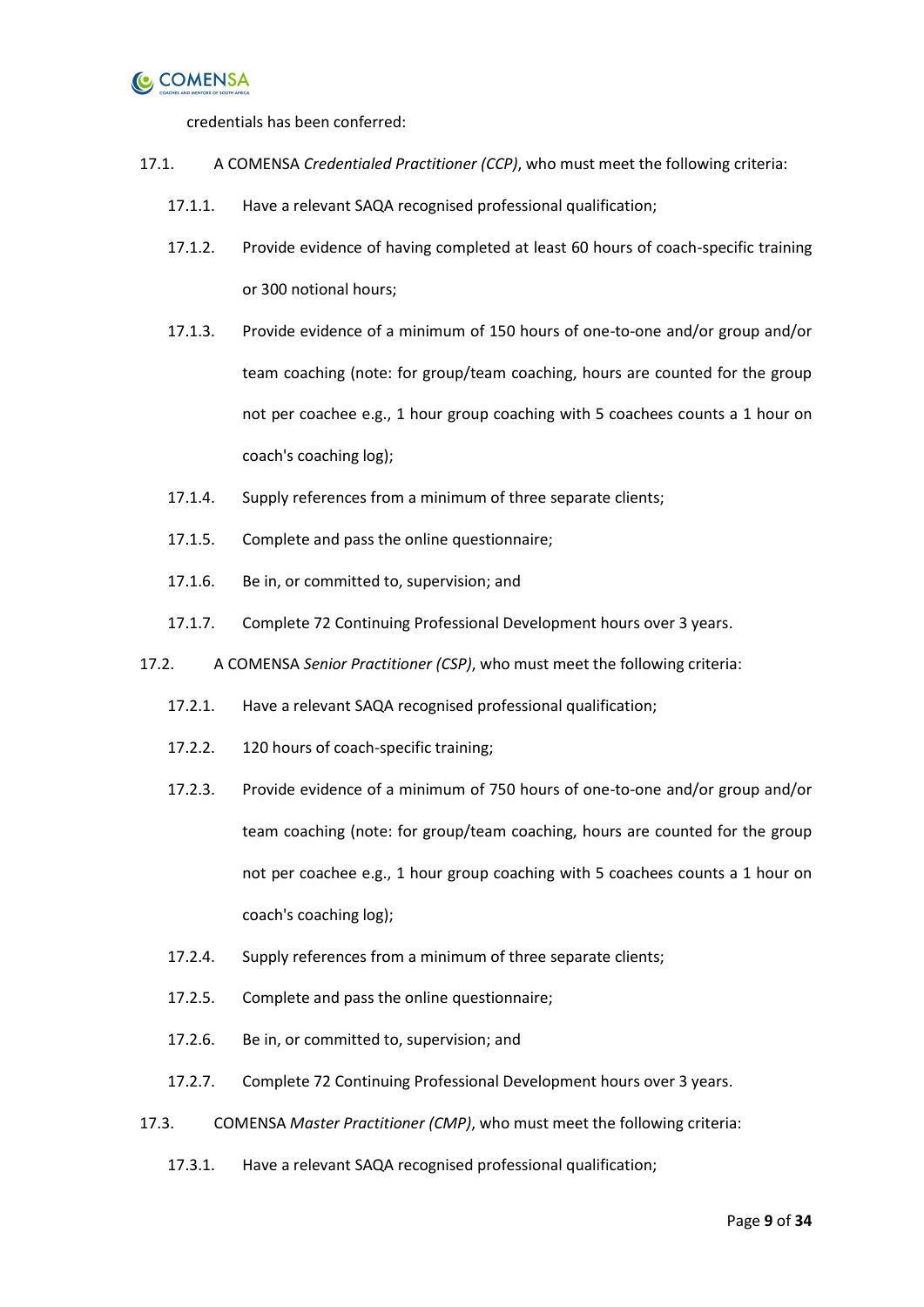

- 17.3.2. 200 hours of coach specific training;
- 17.3.3. Provided evidence of a minimum of 2000 hours of one-to-one and/or group and/or team coaching (note: for group/team coaching, hours are counted for the group not per coachee e.g., 1 hour group coaching with 5 coachees counts a 1 hour on coach's coaching log);
- 17.3.4. Supply references from a minimum of three separate clients;
- 17.3.5. Complete and pass the online questionnaire;
- 17.3.6. Be in, or committed to, supervision; and
- 17.3.7. Complete 72 Continuing Professional Development hours over 3 years.
- 18. An **Ordinary Member** (full voting rights) is an individual who meets one of the following criteria:
	- 18.1. Practicing as a Coach
	- 18.2. Practicing as a Mentor
- 19. A **Student Member** (no voting rights) is entitled to a discount that is not more than a 75% of the Ordinary Members fee, but must meet the following criteria:
	- 19.1. Provide proof of enrolment annually, for the duration of her studies; and
	- 19.2. Not exceed a maximum of three years as a Student Member.
- 20. An **Honorary Member** (full voting rights) is an individual identified by the Board, for such periods as determined by the Board, who shall not be required to pay subscriptions although enjoying full membership benefits. Honorary Members are individuals who:
	- 20.1. have rendered distinguished or exceptional services to COMENSA;
	- 20.2. are eminent persons who hold some public office and whose membership of COMENSA would benefit COMENSA; or
	- 20.3. the Board wishes to co-opt for special purposes.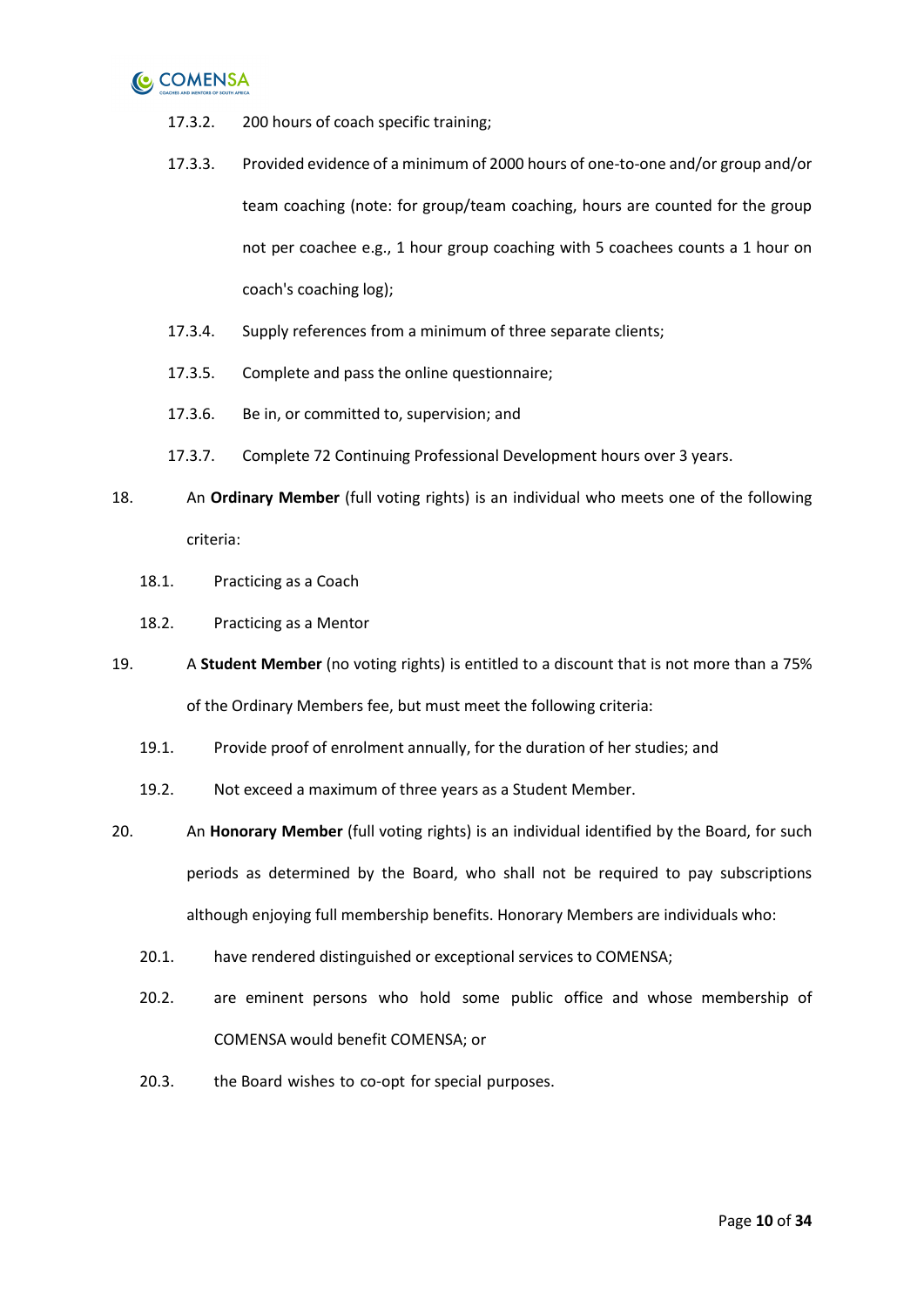

### <span id="page-10-0"></span>**MEMBERSHIP FEES**

- 21. The annual subscription fees shall be determined by the Board and ratified by Members at the Annual General Meeting.
- 22. The Board may determine different fees for different classes of Membership as contemplated in claus[e 40.](#page-12-2)
- 23. In determining the Membership subscription fees, the Board must take into consideration COMENSA's direct and indirect costs, COMENSA's role and responsibilities in relation to protecting the interest of the public and COMENSA's long term sustainability.
- <span id="page-10-2"></span>24. Upon admission every Member shall pay an application fee in addition to the annual subscription of such amount as prescribed by the Board.
- <span id="page-10-3"></span>25. The annual subscription shall be due upon admission to Membership and thereafter annually within 30 (thirty) days of date of renewal from COMENSA to a Member.
- <span id="page-10-4"></span>26. No person who shall have been a Member of COMENSA, and ceased to be such by virtue of her Membership having lapsed, shall be eligible for re-admission, with her Membership history intact, until she has paid all arrear subscriptions, dues, assessments or other indebtedness (if any) due by her to COMENSA at the date when former Membership ceased.
- 27. A person who seeks re-admission, without paying his arrear Membership subscription, will not be recognised as a long serving Member, but shall be re-admitted as a new Member. Such re-admission can only take effect once all outstanding debt, such as fees charged for services, have been paid in full. At re-admission that individual must meet the requirements set out in clause[s 24](#page-10-2) an[d 25.](#page-10-3)

### <span id="page-10-1"></span>**DURATION OF MEMBERSHIP**

28. Every Member shall remain a Member until his Membership is terminated in accordance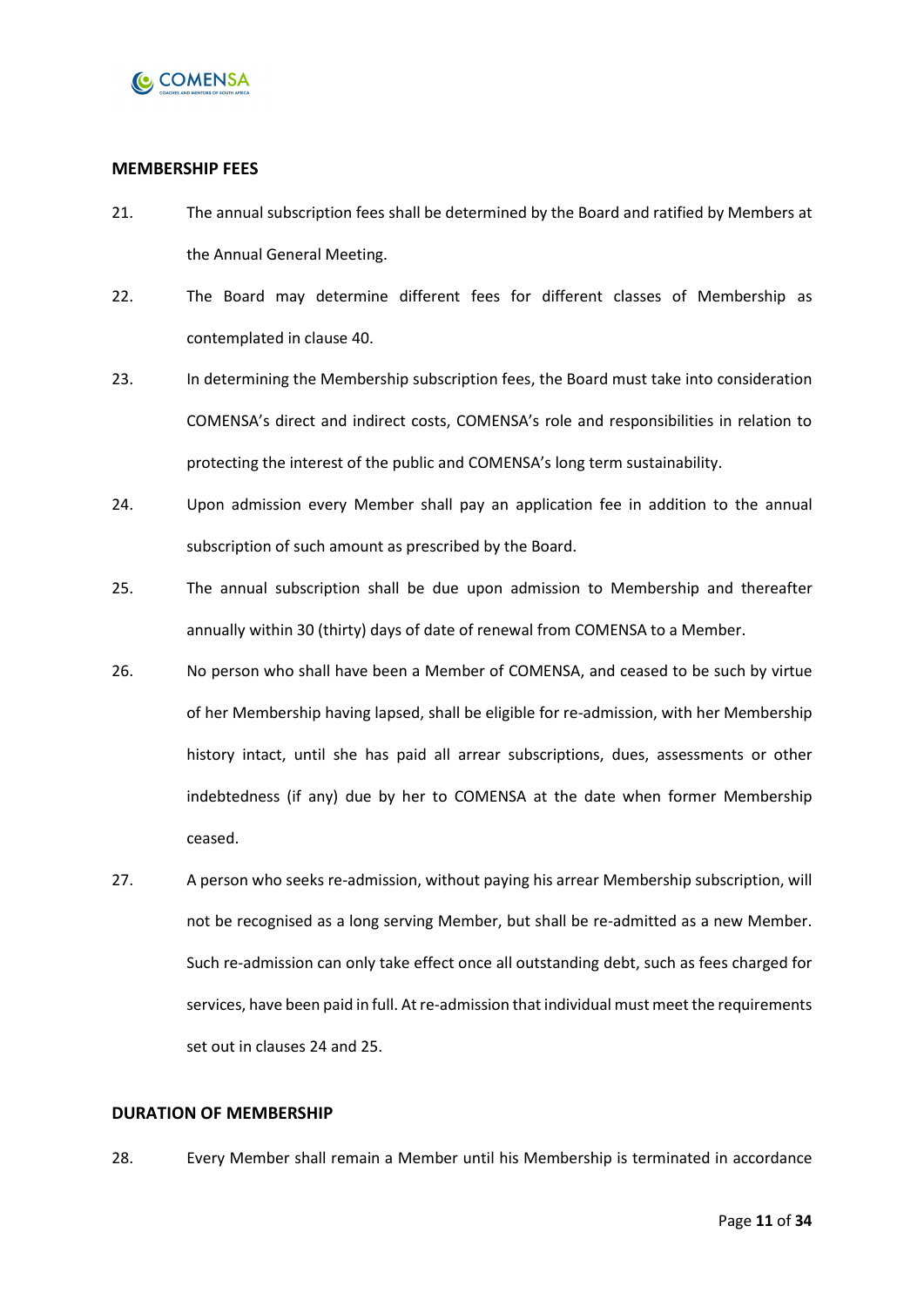

with the provisions set out in the MOI.

- <span id="page-11-1"></span>29. In the event that a Member has not paid his subscription fees within 30 days of his subscription fee being due, the Member shall be marked as inactive and shall not be confirmed as a Member in Good Standing.
- 30. Once a Member has been marked as inactive, the Member shall have a grace period of 90 days in which he has the opportunity to rectify his unpaid status.
- 31. Should an inactive Member not pay the outstanding dues during the grace period, he shall thereafter be considered a Lapsed Member and terminated from Membership.
- 32. All Membership certificates issued to Members in all categories shall be in the form prescribed by the Board from time to time and shall be and remain the property of COMENSA.
- 33. Every member in every category of Membership shall be entitled to receive from COMENSA and retain in his possession a certificate appropriate to his category of Membership, provided that in the event of suspension of, or exclusion from, Membership for any reason, he shall immediately cease to use such certificate.

### <span id="page-11-0"></span>**VOIDANCE OF MEMBERSHIP**

- <span id="page-11-2"></span>34. Membership obtained based on false or fraudulent evidence may be voided at any subsequent time by the Board.
- 35. Action to void must be on recommendation from the Disciplinary Committee.
- 36. Any individual whose Membership is voided based on clause [34](#page-11-2) shall not be entitled to a refund on Membership application and subscription fees paid.
- 37. Notwithstanding the fact that the individual's Membership has been voided, COMENSA retains the right to take disciplinary action as contemplated in the Code of Ethics and Conduct.
- 38. An Individual whose Membership is voided is not entitled to the provision contemplated in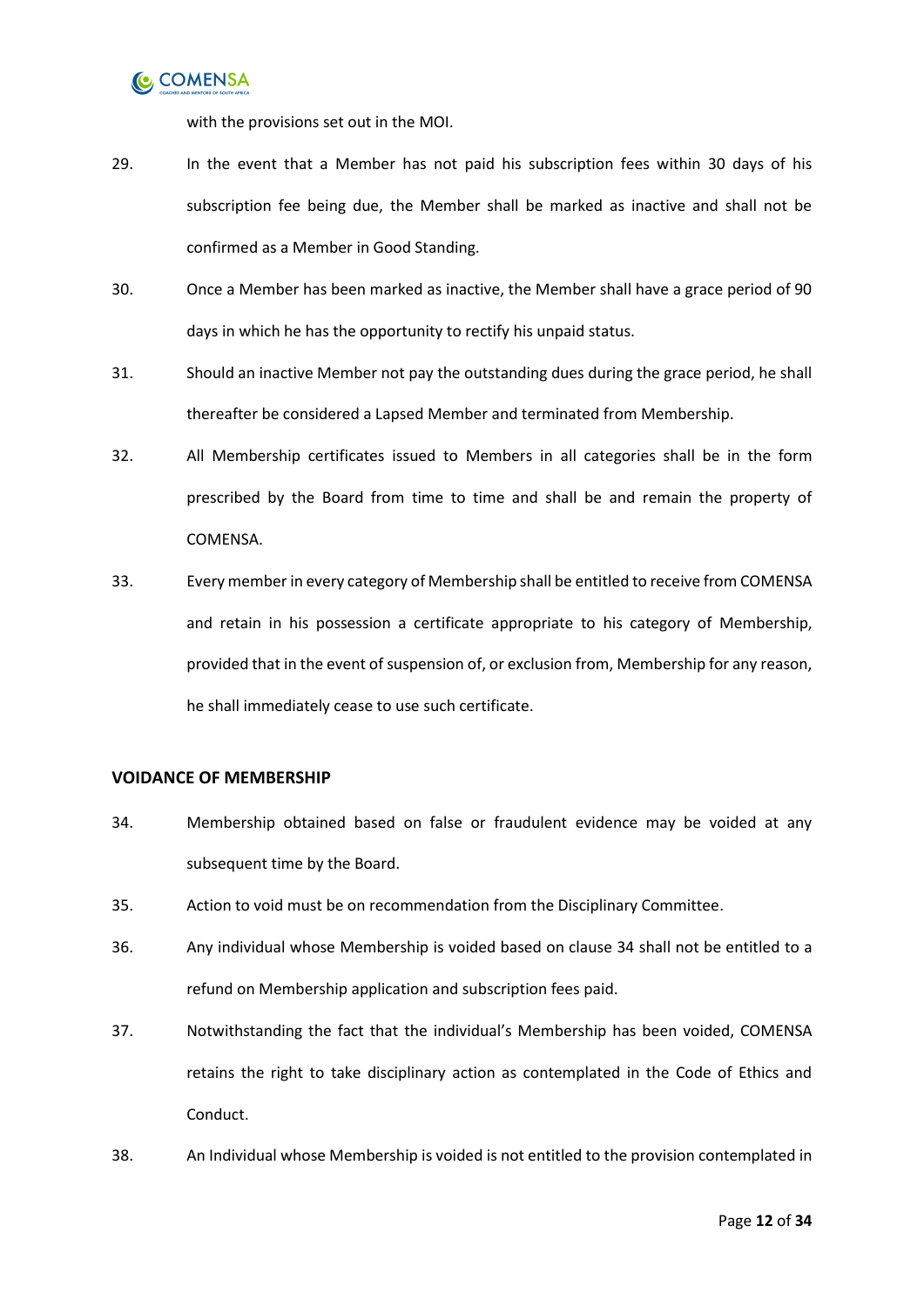

claus[e 26](#page-10-4) should he at a later stage re-apply for Membership.

### <span id="page-12-0"></span>**MEMBERSHIP BENEFITS**

- 39. Membership benefits are determined by the Board and may be amended from time to time.
- <span id="page-12-2"></span>40. The Board may, when deemed appropriate, allocate specific benefits to the various Membership classes and distinguish membership fees based on differentiated benefits.
- 41. The Board must, as far as possible, avoid cross-subsidisation, which may adversely affect any Membership class.
- 42. COMENSA is responsible for providing access to benefits, but the onus shall remain on the individual Member to utilise the benefits. The lack of applying his right to utilise the benefits, does not entitle any Member to receive a discount on his subscription fees.
- 43. Membership benefits must be aligned to the objects set out in the MOI.

### <span id="page-12-1"></span>**CREDENTIALS**

- 44. The Board must ensure that all COMENSA designations are recognised and registered by the South African Qualifications Authority.
- 45. Members may only use COMENSA designations if they:
	- 45.1. Remain Members of COMENSA; and
	- 45.2. Meet the Continuing Professional Development Requirements.
- 46. In the event that a credentialed individual has not met the Continuing Professional Development Requirements, but has paid her membership fee, her status shall reflect as Ordinary Member until such time that she has met the requirements, retrospectively, to COMENSA's satisfaction. During such time she may not use the credential in her curriculum vitae, business cards, e-mail signatures or any other platform, including social media platforms.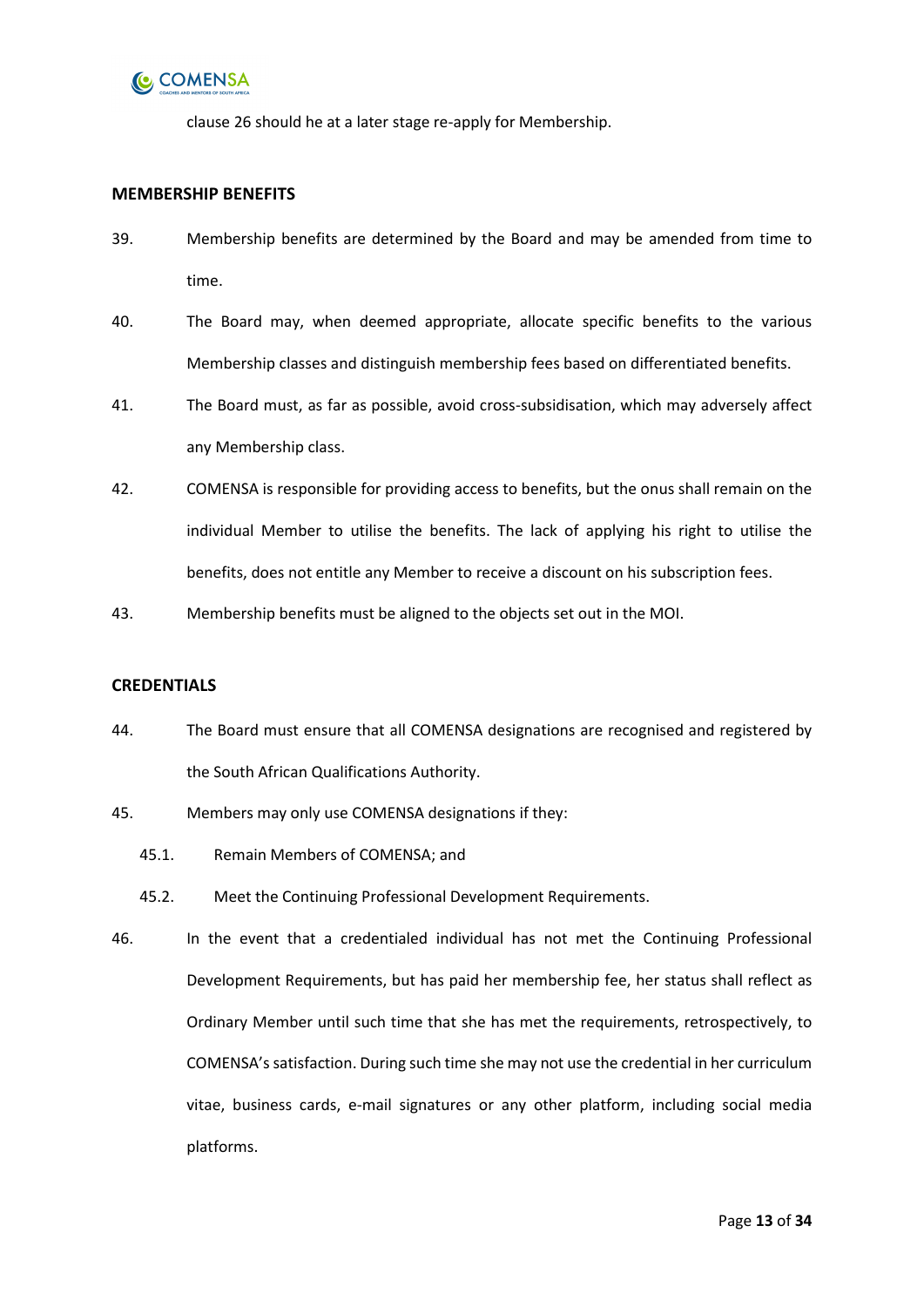

### <span id="page-13-0"></span>**APPEALS AGAINST MEMBERSHIP REFUSAL**

- 47. Any person who has been refused Membership with COMENSA may appeal against the decision.
- 48. The appellant must lodge the appeal against the decision with the Secretary of the Board who shall pass the appeal on to the Disciplinary Committee.
- 49. The appeal must be submitted in the format prescribed by the Board.
- 50. The appellant must clearly stipulate whether the appeal is against procedural or substantive fairness.
- 51. The Disciplinary Committee shall use the provisions in these Bylaws as well as the Fit and Proper Person Framework, attached to these Bylaws in **Appendix A**, to determine whether the refusal to admit a person to Membership was sound and fair. **Appendix A** may be amended by the Board from time to time, in its sole discretion.
- 52. The Disciplinary Committee's decision is final, but where possible, the Committee must provide the appellant with guidelines on how she may remedy her application or, where applicable, with a time period after which she may re-apply for Membership.
- 53. A register of all individuals refused membership must be kept by the Secretariat. All new applications must be checked against that register. Should an individual appear in the register, the Disciplinary Committee must decide whether conditions under which the application had been refused have been remedied.

### <span id="page-13-1"></span>**READMISSION TO MEMBERSHIP**

- 54. A lapsed Member or an individual who had formally resigned may be readmitted using one of the following routes:
	- 54.1. Apply to be reinstated with an unbroken Membership record in which case the individual must: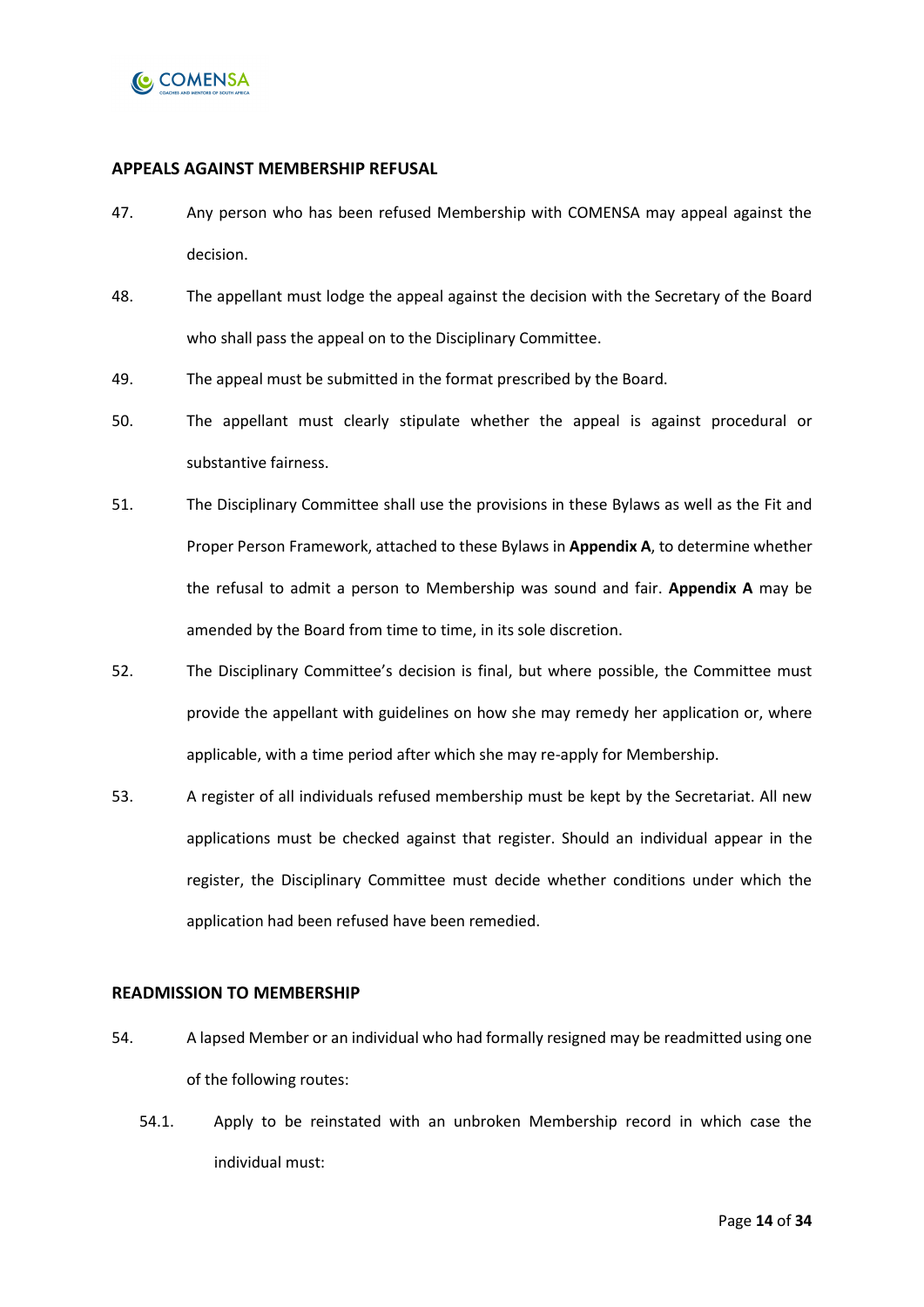## , COMENSA

- 54.1.1. Pay the Membership fees outstanding for the period for which he has been a lapsed Member or have not been a Member due to his resignation. The normal application fee will not apply in such a case; and
- 54.1.2. Satisfy COMENSA that he has kept up with sufficient Continuing Professional Development, in the case of a Credentialed Member, failing which the individual may be readmitted as an Ordinary Member until such time that he has satisfied COMENSA that he is ready to be reinstated as a Credentialed Member.
- 54.2. Apply to be admitted as a new Member, in which case the individual's previous track record will be disregarded in terms of years of Membership. Applications for new Membership shall be treated the same manner in which brand new applicants are treated as outlined in clause [16.](#page-7-1)
- <span id="page-14-0"></span>55. Any individual who wishes to be reinstated after having been suspended or expelled may be reinstated to Membership by the Board on recommendation of the Disciplinary Committee. The individual must however show cause that she should be reinstated and meet the following requirements, where applicable:
	- 55.1. Sufficient time and action had been taken to rehabilitate herself.
	- 55.2. Sufficient reparations have been made, if and where relevant.
	- 55.3. Any remedial action imposed as part of a sanction, following disciplinary action, has been met.
	- 55.4. Any other requirements the Disciplinary Committee may find necessary.
- 56. Any individual who is refused admission to Membership by the Disciplinary Committee, based on an application contemplated in clause [55,](#page-14-0) may appeal to the Board through the Secretary. In such case:
	- 56.1. The Board will appoint an ad hoc Membership Appeals Panel, consisting of either members of the Board or other Members who are sufficiently senior and skilled, to consider the appeal.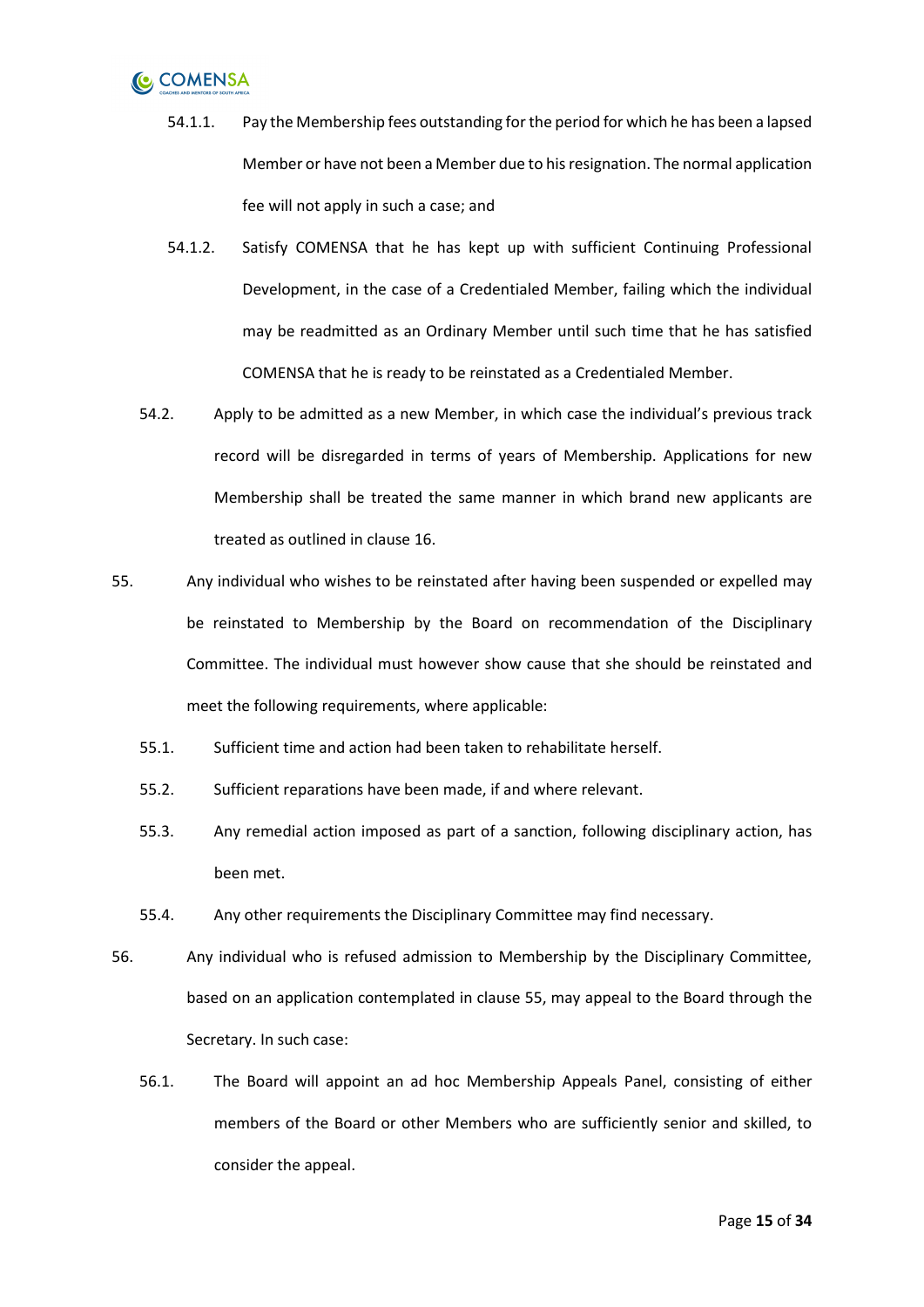## **C** COMENSA

56.2. The ad hoc Membership Appeals Panel shall make a recommendation to the Board, based on their findings and the Board shall make a decision, which is final.

### <span id="page-15-0"></span>**MEMBERS OUTSIDE OF THE BORDERS OF THE REPUBLIC**

- <span id="page-15-2"></span>57. Individuals who do not reside inside the borders of the Republic may apply for Membership with COMENSA, subject to the following conditions:
	- 57.1. There is no reciprocity agreement with a similar body in the country in which the individual reside, which precludes COMENSA from allowing individuals in that country to apply for Membership with COMENSA.
	- 57.2. Notwithstanding clause [57.1,](#page-15-2) COMENSA may allow an individual to apply for Membership, if the individual can provide proof that she has retained her Membership with the body which COMENSA has a reciprocity agreement with.
- 58. Membership application and subscription fees shall be quoted, and payment settled, in South African Rands (ZAR).
- 59. Members not residing in South Africa are entitled to have access to all services in their Membership class but shall not be entitled to additional services being delivered in their country of residence.

### <span id="page-15-1"></span>**RECIPROCITY AGREEMENTS**

- 60. The Board may, in its sole discretion, enter into reciprocity agreements with similar bodies which may either:
	- 60.1. Be an agreement of mutual recognition of Membership, in other words, each body allows each other's Members access to their services available to their Members at the Membership rates;
	- 60.2. Be an agreement of mutual recognition of credentials, in other words, each body would allow individuals with recognised credentials access to the same Membership classes and services as they would for individuals who carry their own credentials of the same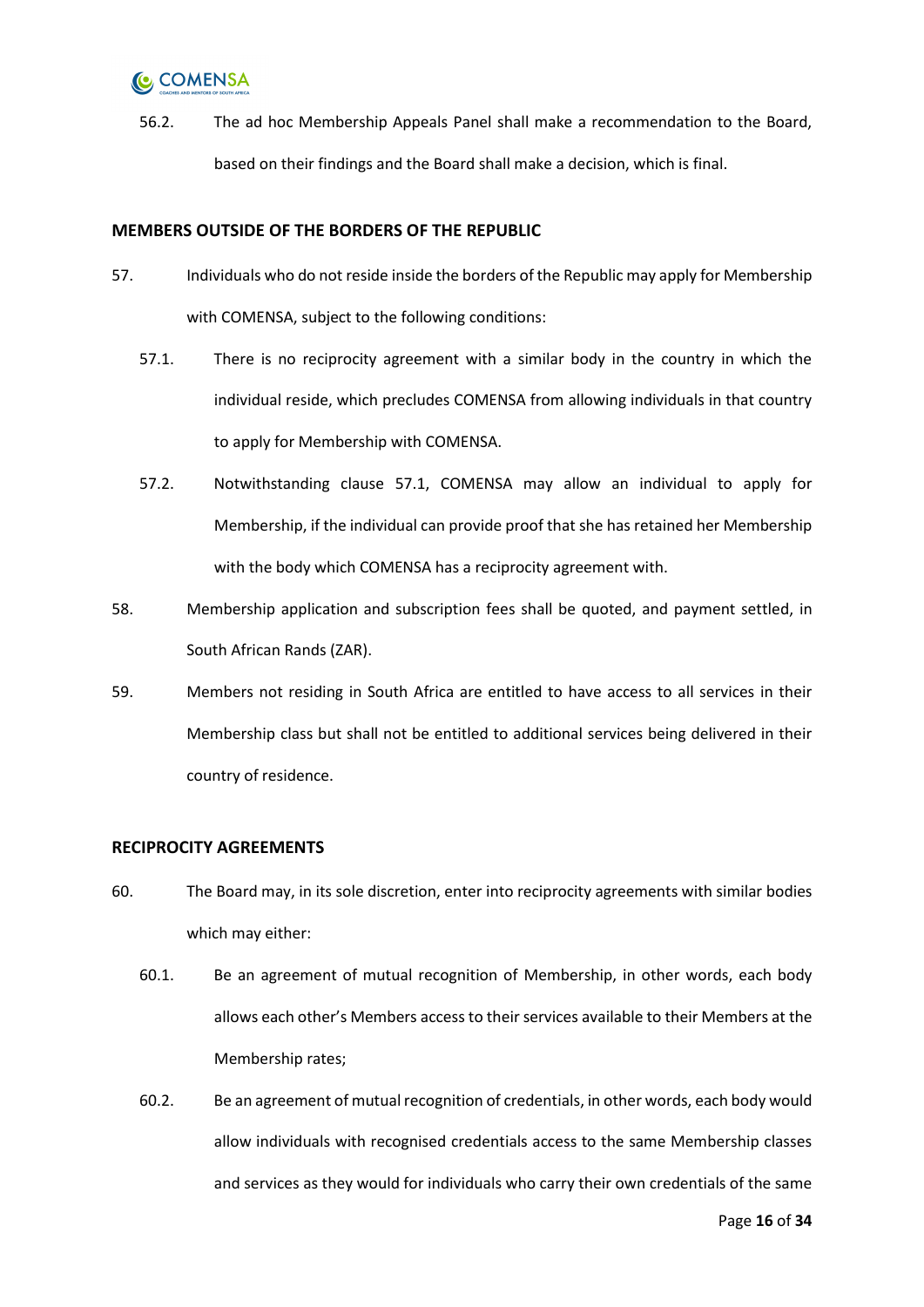

standing; and/or

60.3. Be an agreement in which both bodies are obliged to share marketing and other information with their respective membership bases on behalf of the recognition agreement partner.

### <span id="page-16-0"></span>**GROUPS**

- 61. COMENSA, in its sole discretion, may offer groups of individuals, who are employed by the same organisation, a group discount, provided that the organisation pays the full amount after the discount, on behalf of the individuals.
- <span id="page-16-2"></span>62. The Board may assign different discounts based on the size of a group.
- 63. Individuals whose subscription fees are paid for by their organisation shall still remain individual Members subject to all the provisions in the MOI, the Bylaws and the Code of Ethics and Conduct.
- 64. Notwithstanding the fact that the subscription fee has been paid by the individual's organisation, the individual will only be recognised as a Member once all the provisions contemplated in claus[e 16](#page-7-1) have been met.
- 65. An organisation who pays subscription fees on behalf of its employees may not be regarded as a Member and shall have no voting rights.

### <span id="page-16-1"></span>**STRATEGIC PARTNERS**

- 66. Strategic Partners are organisations that provide coaching and/or mentoring as a primary service offering.
- 67. Strategic Partners are not classified as Members of COMENSA and are not entitled to vote.
- 68. Strategic Partner subscription fees are determined by the Board.
- 69. Strategic Partners are automatically entitled to group discounts for membership fees paid on behalf of their employees, subject to claus[e 62.](#page-16-2)
- 70. Strategic Partners must ensure that all individuals in their employ, who are eligible for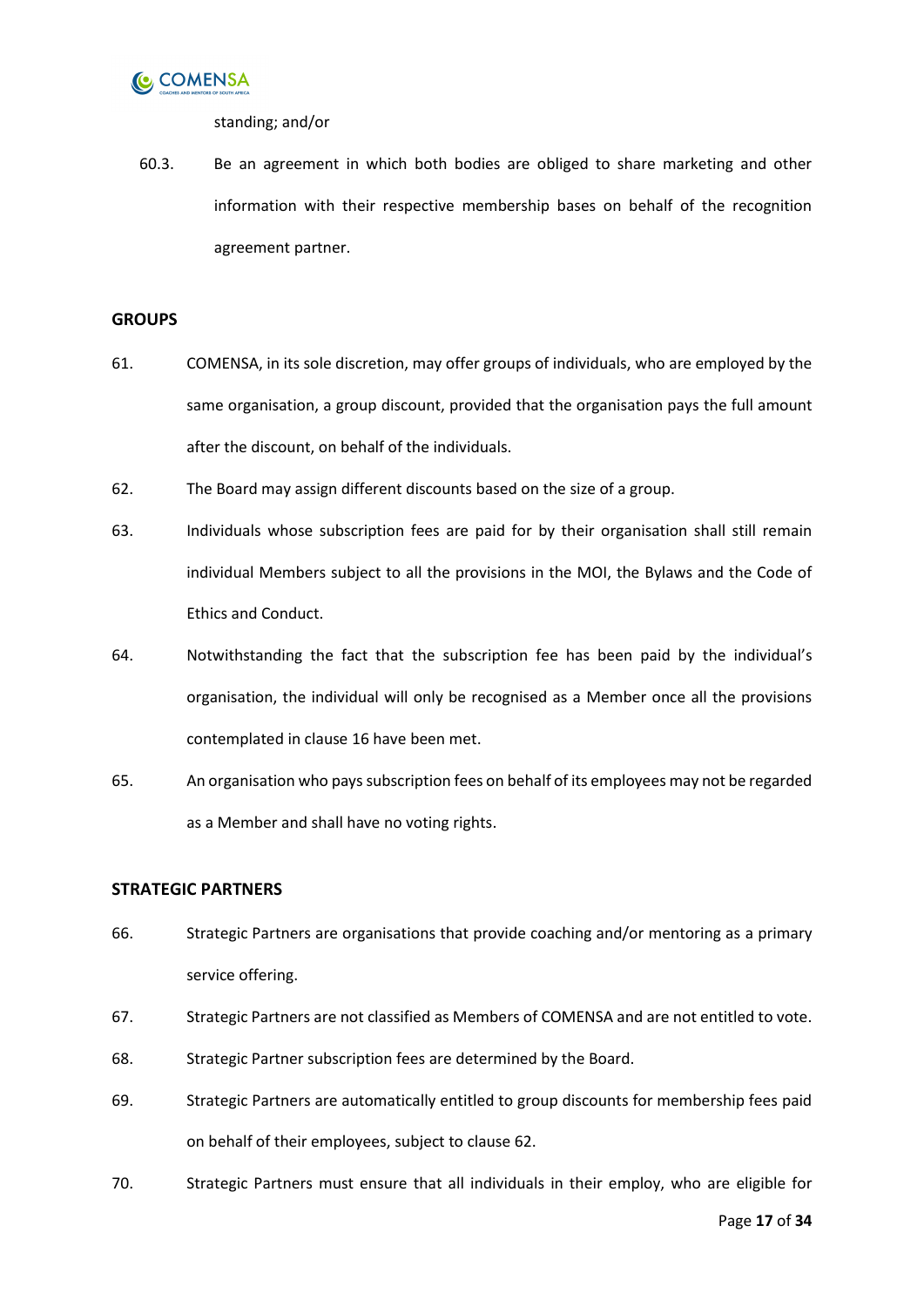

Membership of COMENSA, are Members of COMENSA.

- 71. The employees of Strategic Partners, who are not Members of COMENSA, are entitled to access COMENSA's free services and paid for services at a discounted rate determined by the Board.
- 72. Employees of Strategic Partners, who are not Members of COMENSA, may not claim that they are Members of COMENSA in their curriculum vitae, business cards, e-mail signatures or on any platform, including social media platforms.
- 73. Strategic Partners are entitled to be listed as such on COMENSA's website.
- 74. Strategic Partners are entitled to first right of refusal on sponsorship and advertising opportunities. Strategic Partners will be notified of opportunities and granted access to such opportunities on a first come first served basis, provided they meet the deadlines determined by the Board.
- <span id="page-17-2"></span>75. The Board retains the right to terminate a Strategic Partnership if the organisation has breached any of the provisions in the Code of Ethics and Conduct.
- 76. Notwithstanding the provision in claus[e 75,](#page-17-2) COMENSA retains the right to take disciplinary action against the individuals who were involved in the decisions and actions resulting in the termination of the partnership as contemplated in claus[e 75.](#page-17-2)
- 77. Strategic Partners may participate in any calls for comments or consultation processes initiated by the Board.

### **D. EDUCATION, TRAINING AND DEVELOPMENT**

### <span id="page-17-1"></span><span id="page-17-0"></span>**EDUCATION**

- 78. Education refers the process followed to obtain the academic qualifications underpinning the COMENSA designations recognised by SAQA.
- 79. Where an individual does not have the required academic qualification, he may request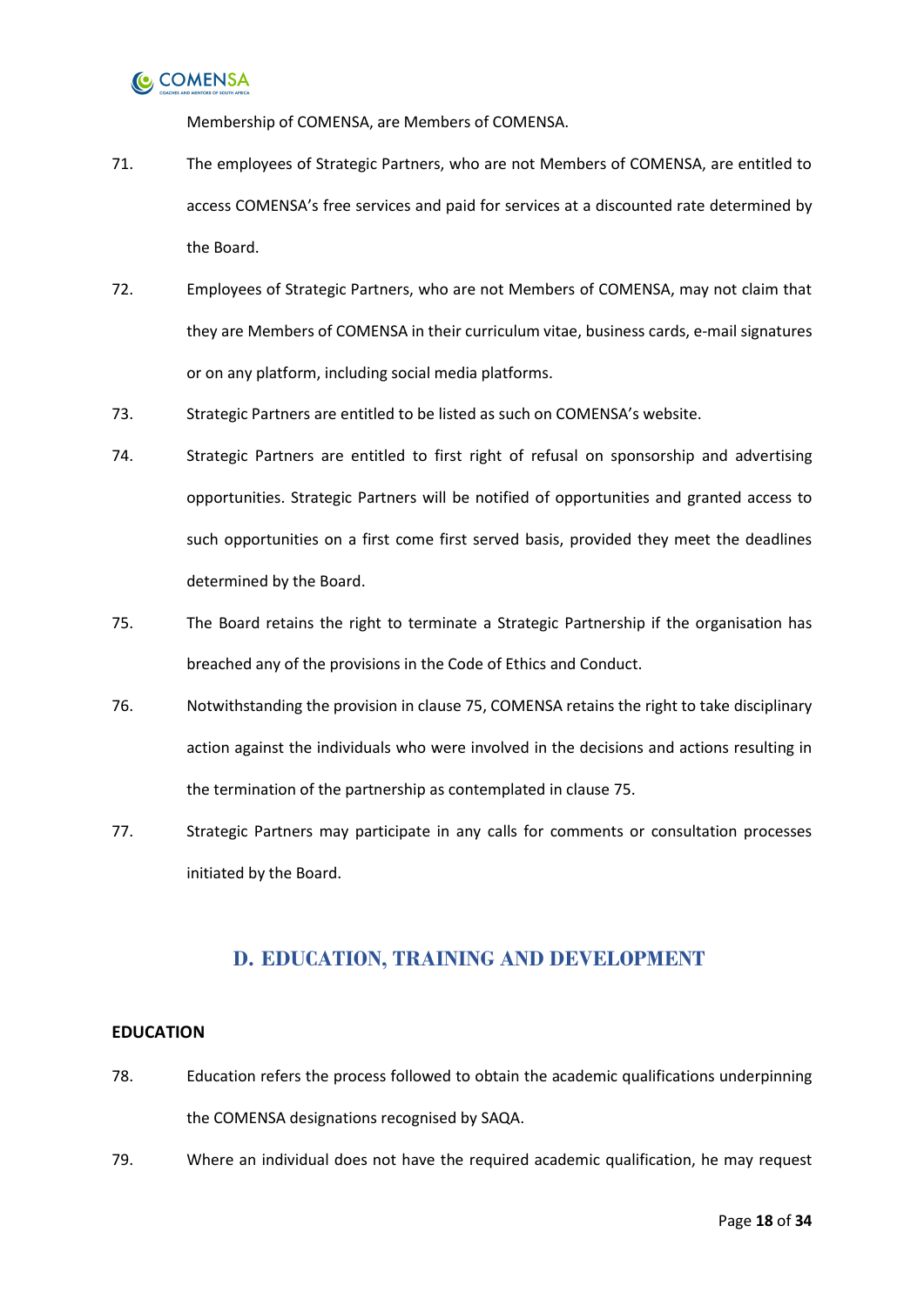

that the Recognition of Prior Learning (RPL) process, as set out in the COMENSA RPL Policy and amended by the Board from time to time, be applied.

### <span id="page-18-0"></span>**TRAINING**

- 80. Training is intended to develop technical knowledge and skill with a specific outcome.
- 81. COMENSA may from time to time set training requirements for the upskilling of Members who wish to attain a COMENSA credential.

### <span id="page-18-1"></span>**DEVELOPMENT**

- 82. Development is intended to promote continuous growth and allows the Member to stay abreast of changes in the Profession and the market.
- 83. All Members, on whom a credential has been conferred, must adhere to COMENSA's Continuing Professional Development (CPD) requirements as set out in the CPD Policy and amended by the Board from time to time, in order to retain the credential.
- 84. COMENSA retains the right to declare training on a specific standard compulsory, within any specific timeframe. To remain a Member in good standing an individual must adhere to the requirement as determined by the Board.
- 85. COMENSA retains the right to declare annual training in a specific area, such as Ethics, compulsory for all Members, where the Board deems it necessary for the continued credibility of the Profession.

### **E. STRATEGIC PLANNING**

### <span id="page-18-3"></span><span id="page-18-2"></span>**FREQUENCY**

86. The Board must ensure that, as a minimum requirement, a three-year rolling strategic plan is in place.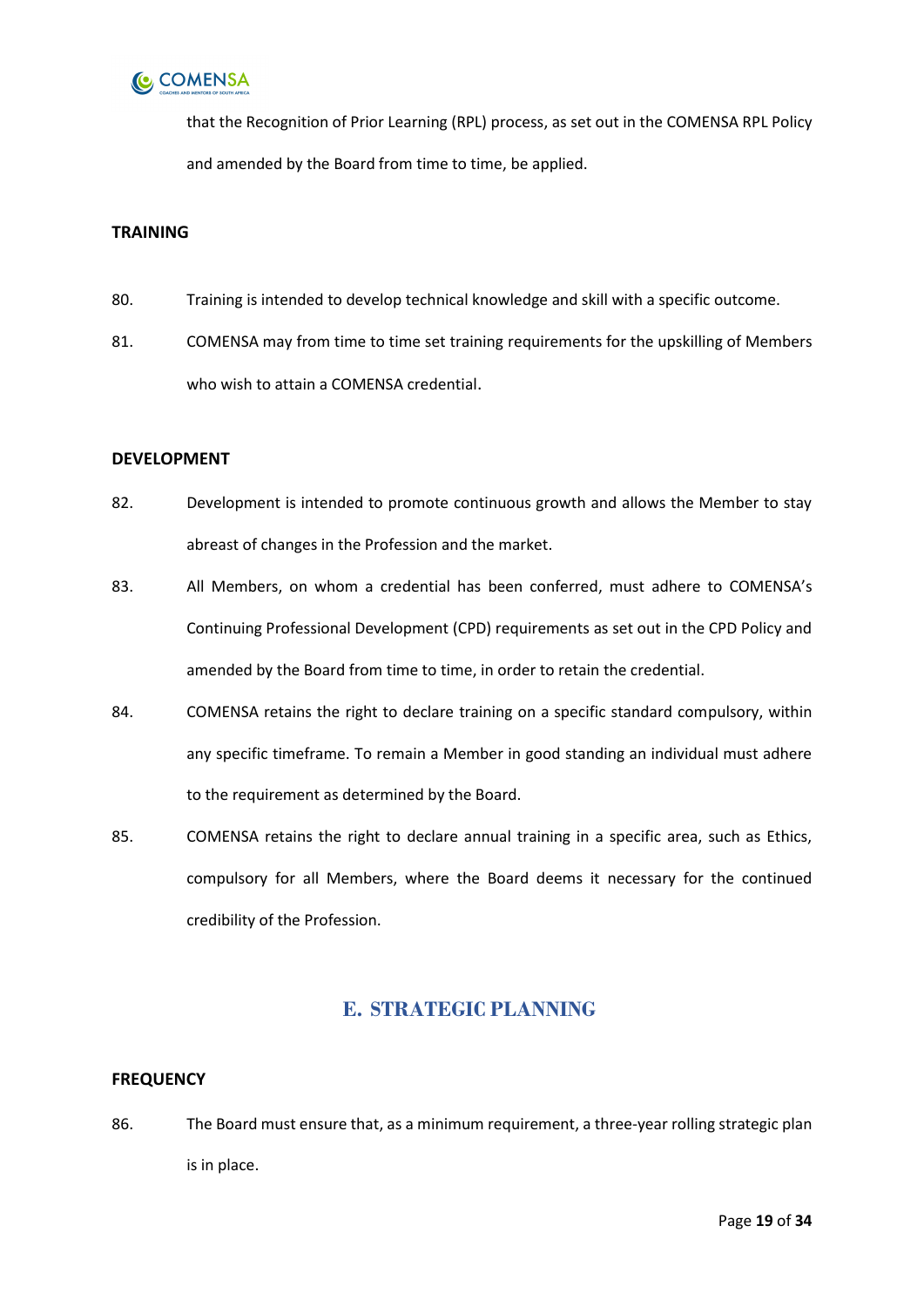# **C** COMENSA

- 87. The Board must revise the strategy at least once a year to ensure alignment to current and shifting realities.
- 88. The CEO or, in the absence of a CEO, the Executive Committee shall craft a draft strategic plan, taking all relevant factors into consideration, for submission to the Board for deliberation, adjustment where necessary, approval and adoption with an implementation plan.
- 89. The Board may, in its sole discretion, include committees in the strategy formulation process, to harness the diversity of thought in the governance structures.

### <span id="page-19-0"></span>**REPORTING**

- 90. The Board must receive reports on the implementation of the Strategy at least once a quarter and make recommendations for adjustments whenever such is required.
- 91. The Board must provide the Members with a report on the Strategy and the implementation thereof at every AGM.
- 92. The Board must periodically, based on its discretion, afford Members an opportunity to provide it with input, in whatever format the Board deems necessary, on pertinent strategic matters that will have a material impact on the future of the Profession.

### **F. GOVERNANCE STRUCTURES**

### <span id="page-19-2"></span><span id="page-19-1"></span>**BOARD OF DIRECTORS**

- 93. The authority, powers, composition and duties of the Board are outlined in the MOI of COMENSA.
- 94. The Board must ensure that there is a Board Charter in place and that the Charter is aligned to the MOI, the Companies Act, the King Report as well as the Code of Ethics and Conduct.
- 95. Although the Board may delegate some of its responsibilities to Committees, it remains the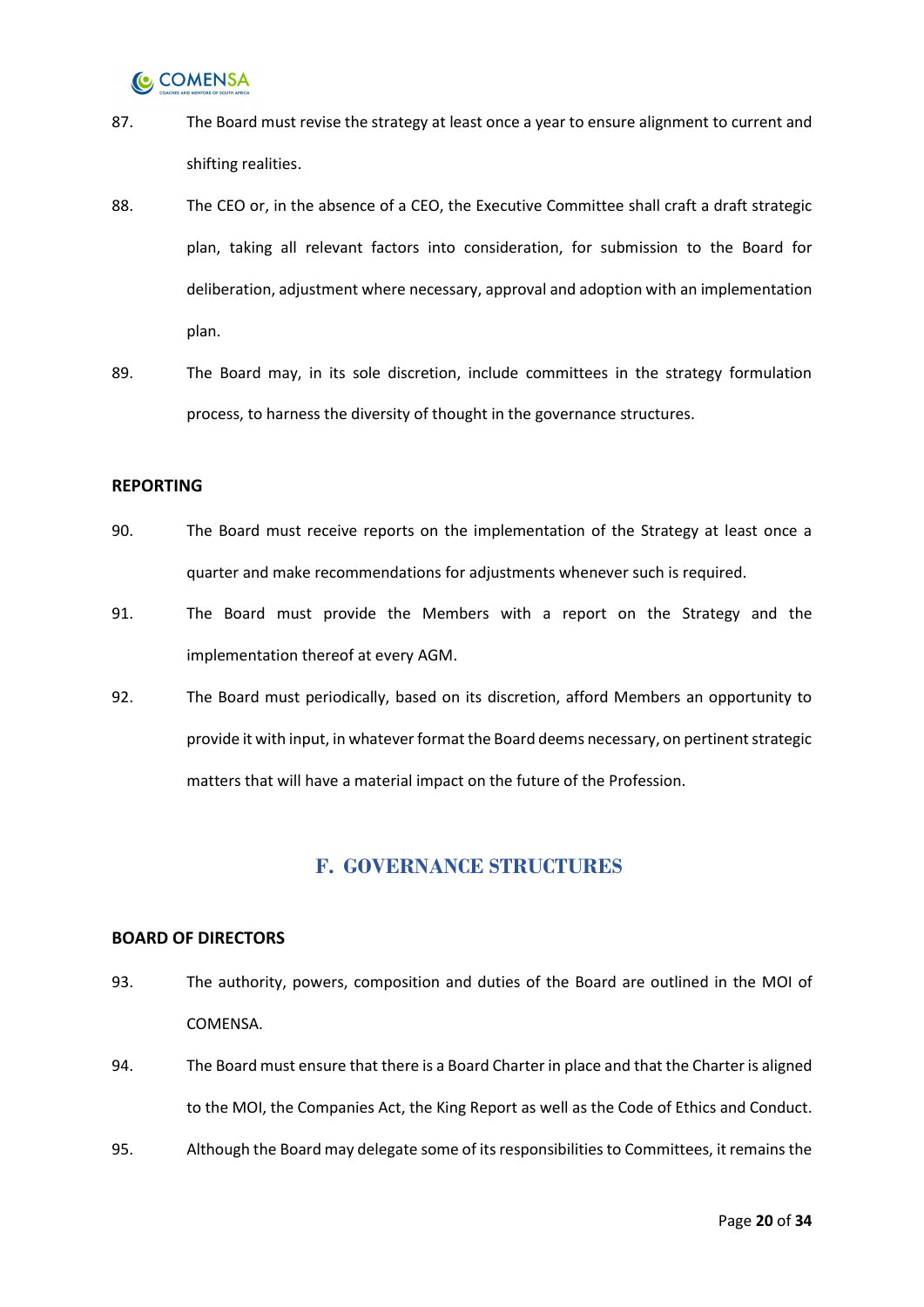

apex body responsible for the effective governance of COMENSA. It may therefore not delegate its accountability.

- 96. The Board must ensure that COMENSA fulfils all its obligations in relation to the South African Qualifications Authority's policies and, is in compliance with all relevant legislation, regulations and rules.
- 97. To bring some balance on the Board in terms of independence, two seats on the Board must be reserved for non-Members who are also not practicing within the Profession. Such individuals must be adequately skilled, experienced, and preferably credentialled individuals in the context of their own respective professions.

### <span id="page-20-0"></span>**COMMITTEES**

- 98. The Board may establish and delegate some of its responsibilities to committees in executing its mandate. **Appendix B** lists the Committees and their key functions, which is updated by the Board on an annual basis.
- <span id="page-20-3"></span><span id="page-20-2"></span>99. While the Board may, in its own discretion, decide which committees are needed at any given point in time, the following committees, each with their own clear Terms of Reference, must be established and remain active:
	- 99.1. The Audit, Risk and Finance Committee
	- 99.2. Nominations and Governance Committee
	- 99.3. Social and Ethics Committee
	- 99.4. Investigations Committee
	- 99.5. Disciplinary Committee
	- 99.6. Provincial Chapter Committees, although with their own Terms of Reference, governed by the Provincial Chapter Constitution.
	- 99.7. The Provincial Chapter Chairs Committee
- <span id="page-20-1"></span>100. Except for the Provincial Chapter Committees referred to in clause [99.6,](#page-20-1) and the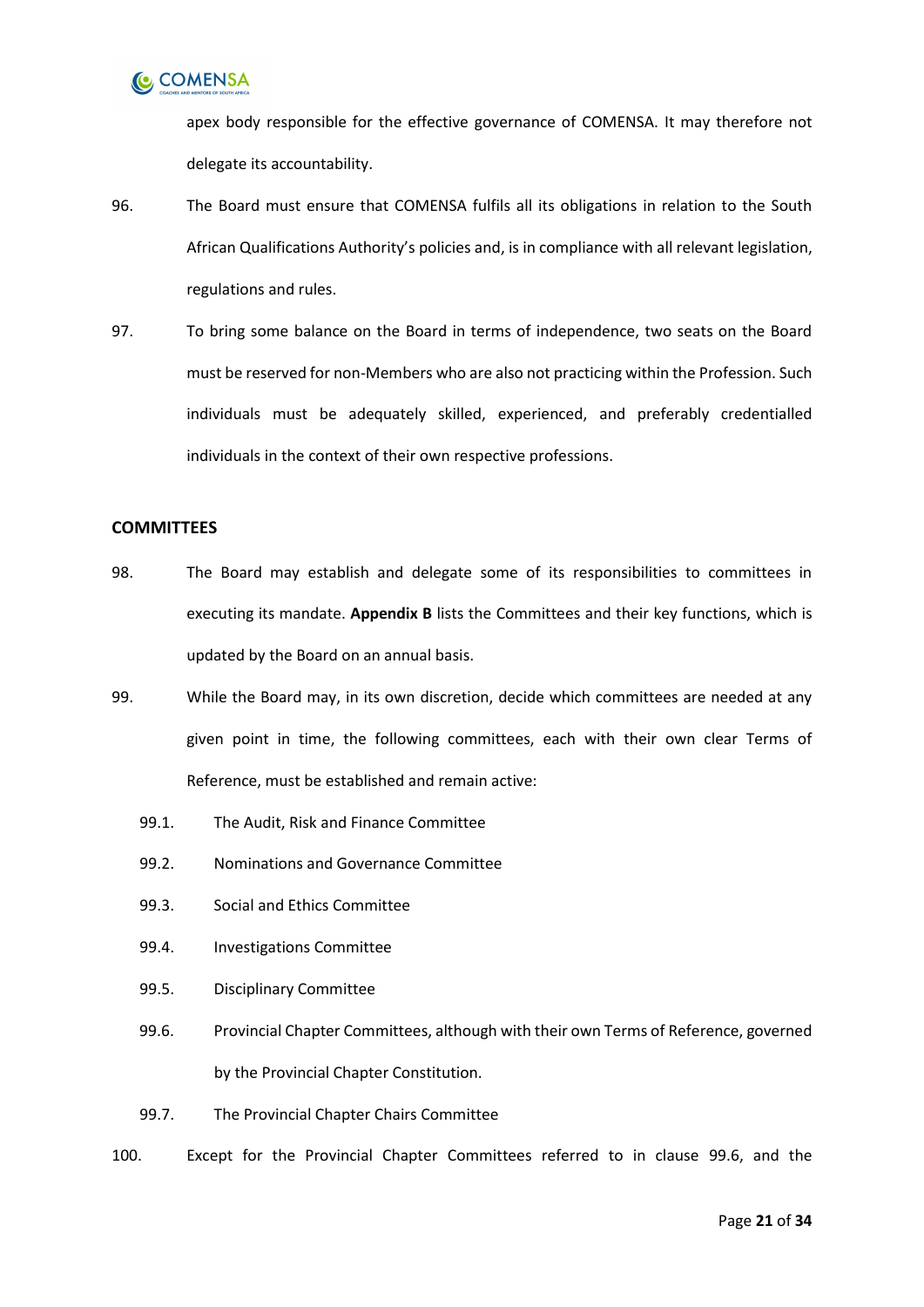

Nominations and Governance Committee referred to in clause [99.2,](#page-20-2) each one of these committees contemplated in clause [99](#page-20-3) must be chaired by a member of the Board.

- 101. The President may not serve on the Audit, Risk and Finance Committee, the Investigations Committee and the Disciplinary Committee.
- 102. The Provincial Chapter Chairs Committee shall be chaired by the President.

### <span id="page-21-0"></span>**TRANSFORMATION**

- 103. The Board shall ensure that a transformation policy and related strategy is in place that address:
	- 103.1. Ensuring that diversity and inclusivity are prioritised;
	- 103.2. Ensuring that the demographic profile of the Membership base is either reflecting or making fair progress toward reflecting the demographic profile of the economic active population in the Republic;
	- 103.3. Ensuring that the demographic profile of the Secretariat and the Governance structures is either reflecting or making fair progress toward reflecting the demographic profile of the economic active population in the Republic.
	- 103.4. Ensuring access to the Profession for previously disadvantaged individuals; and
	- 103.5. Encouraging relevant stakeholders to prioritise transformation.

### **G. ADMINISTRATION**

### <span id="page-21-2"></span><span id="page-21-1"></span>**FINANCIAL PRUDENCE**

- 104. The Board must ensure that the financial management of COMENSA:
	- 104.1. Is geared towards long term sustainability;
	- 104.2. Is aligned to the objects of COMENSA as outlined in the MOI; and
	- 104.3. Is governed by effective internal controls to ensure mitigation against fraud, corruption, mismanagement and fruitless and wasteful expenditure.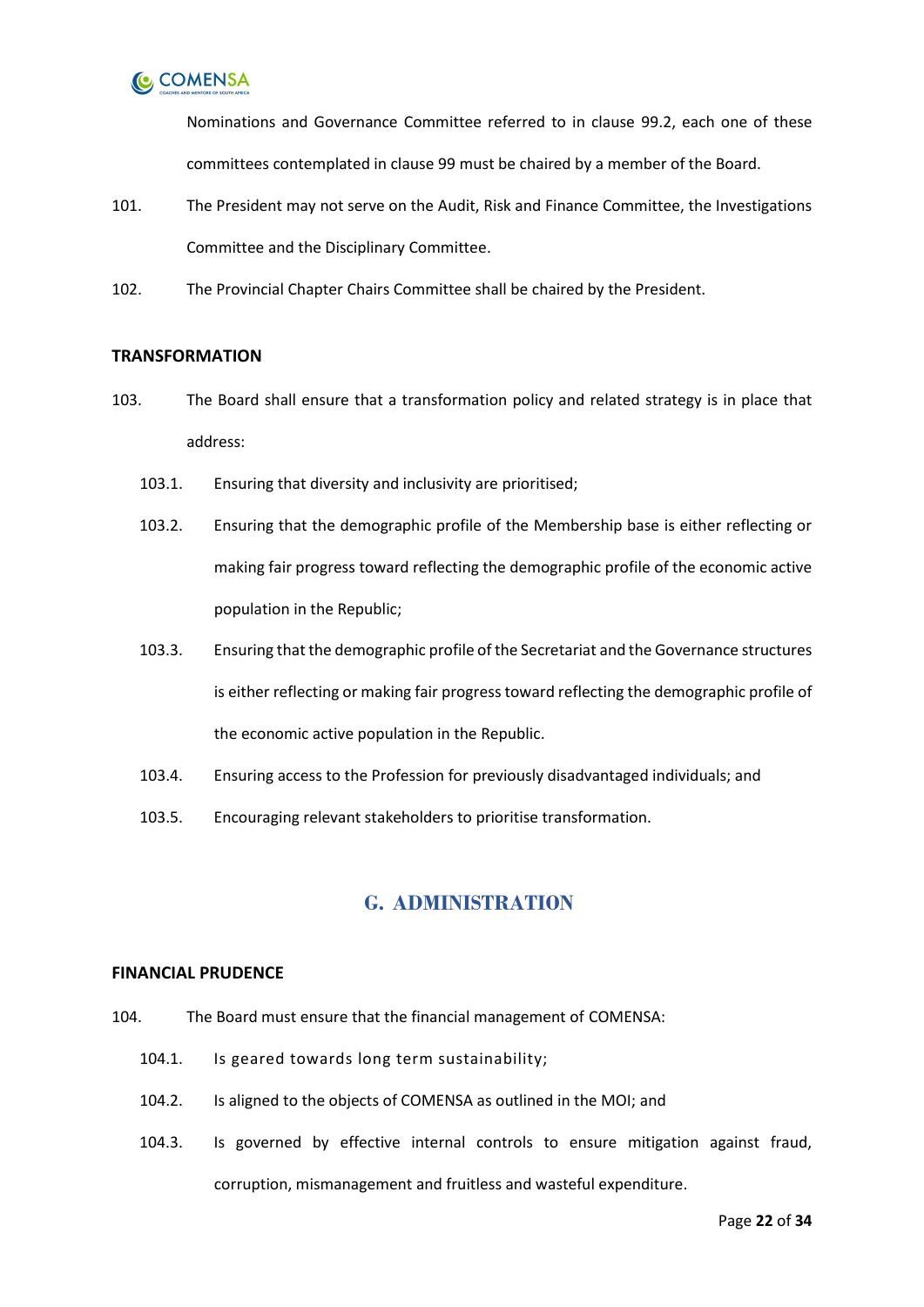

### <span id="page-22-0"></span>**AMENDMENT OF THE BYLAWS**

105. The Bylaws may from time to time be amended by a resolution supported by no less than 75% (seventy five percent) of those Members in good standing of COMENSA present in person or by proxy at a General Meeting of which due notice has been given with full particulars of the proposed amendment.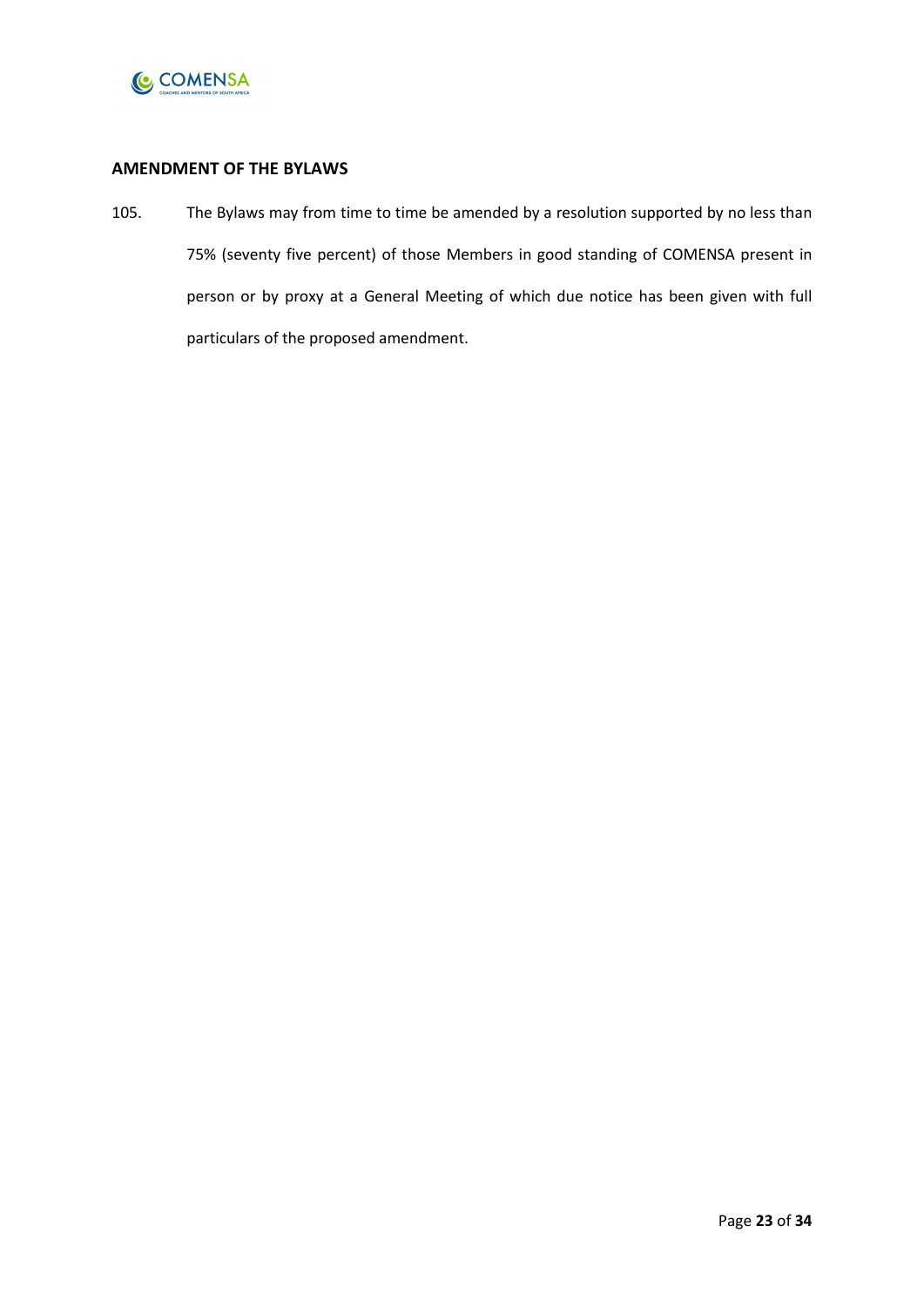### <span id="page-23-0"></span>**APPENDIX A -** FIT AND PROPER PERSON FRAMEWORK

### <span id="page-23-1"></span>**PURPOSE AND APPLICATION OF THE FRAMEWORK**

- 106. The Framework supplements the Bylaws and the Code of Ethics and Conduct.
- 107. The Framework sets out COMENSA's requirements and conditions for admission to Membership as well as continued recognition as a Member of COMENSA.
- 108. The Framework applies to all Members and those who wish to become Members or readmitted Members of COMENSA.

### **MEMBERS IN GOOD STANDING**

- <span id="page-23-2"></span>109. A Member shall be deemed to be in good standing where:
	- 109.1. Her annual membership subscription fees are paid up;
	- 109.2. All required declarations are fully submitted and up to date;
	- 109.3. Any compulsory training requirements have been complied with;
	- 109.4. There are no Disciplinary Findings (Sanctions) or pending disciplinary proceedings against the Member; and
	- 109.5. All CPD requirements, as set out by COMENSA have been adhered to.

### **GROUNDS FOR REFUSAL OF AND EXPULSION FROM MEMBERSHIP**

- 110. Factors that constitute *prima facie evidence* that an individual does not qualify for Membership or ceases to be a Member in good standing include:
	- 110.1. If the individual-
		- 110.1.1. Has breached any of the provisions in the Code of Ethics and Conduct;
		- 110.1.2. Does not meet all of the conditions set out in clause [109;](#page-23-2)
		- 110.1.3. Has been found guilty (and that conviction has not been expunged in terms sections 271 A – D of the Criminal Procedure Act 51 of 1977) in any criminal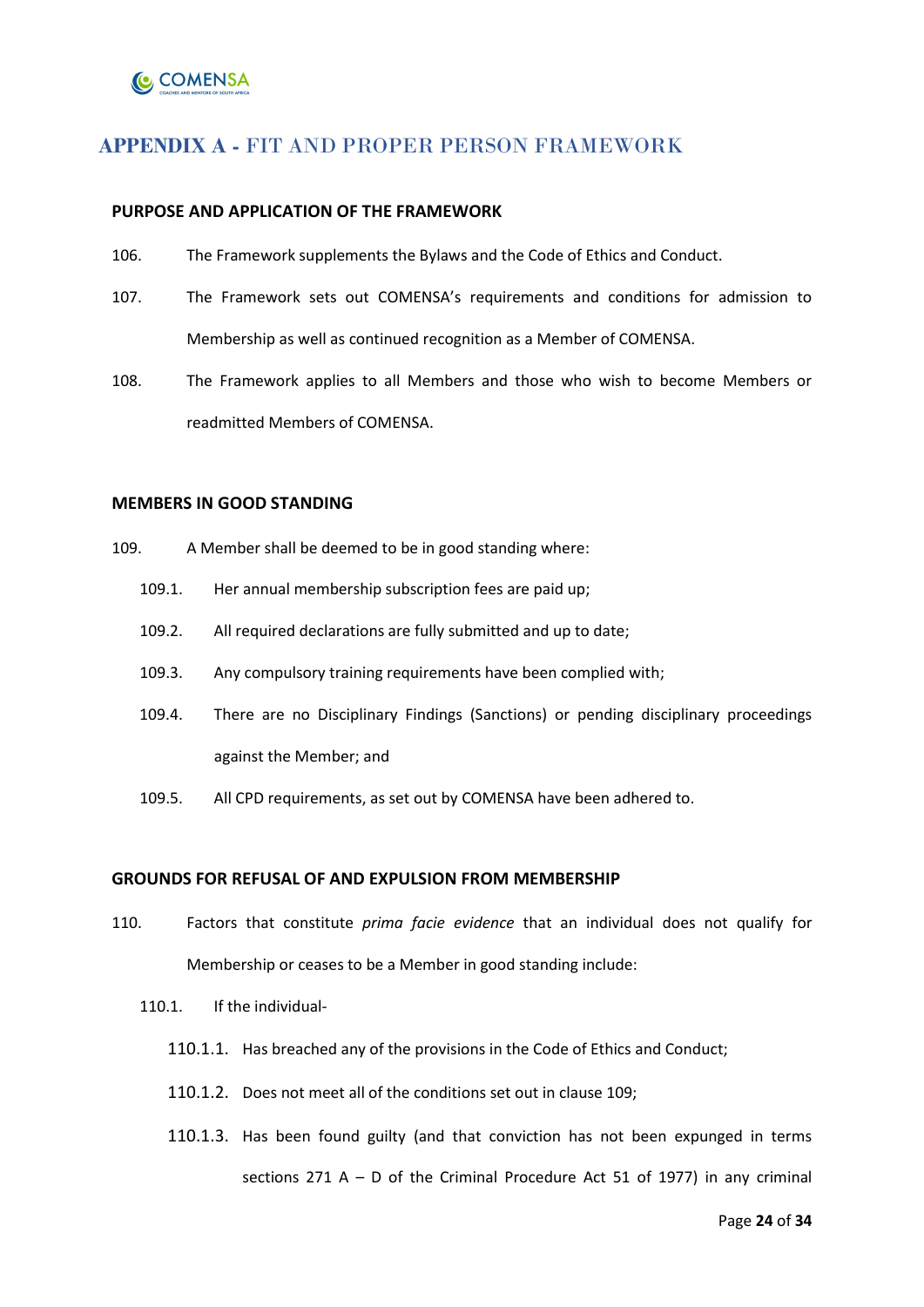

proceedings under any law in any jurisdiction of-

- 110.1.3.1. An offence in terms of Schedules 1 8 of the Criminal Procedure Act,
- 110.1.3.2. An offence as a result of breach of the Companies Act 71 of 2008,
- 110.1.3.3. An offence under a law relating to the regulation or supervision of a Financial Institution, as defined in the Financial Institutions Act, or a corresponding offence under the law of a foreign country,
- 110.1.3.4. An offence of Perjury or any offence involving Dishonesty, Dishonourable and Unprofessional Conduct, or,
- 110.1.3.5. An offence under the Prevention of Corruption Act, 1958, the Corruption Act, 1992, the Prevention and Combating of Corrupt Activities Act, 2004 or a corresponding offence under the law of a foreign country;
- 110.1.4. Has been found liable in any civil proceedings by a court or is a subject of any pending proceedings which may lead to such finding of liability under any law in any jurisdiction for having-
	- 110.1.4.1. Breached the Companies Act, or
	- 110.1.4.2. Accepted civil liability for, or having been a subject of a civil judgment in respect of, Theft, Fraud, Forgery, Uttering a Forged Document, Perjury or any conduct involving Dishonesty, Breach of Fiduciary Duty, Misrepresentation, or Negligent, Dishonourable and Unprofessional Conduct;
- 110.1.5. Has been the subject of frequent material preventative, remedial or enforcement actions by any Registrar, Regulatory Authority or Professional Body;
- 110.1.6. Has been removed from an office of trust for Theft, Fraud, Forgery, Uttering a Forged Document, Perjury or any conduct involving Dishonesty, Breach of Fiduciary Duty, Misrepresentation, or Negligent, Dishonourable and Unprofessional Conduct;
- 110.1.7. Has breached any Fiduciary Duty;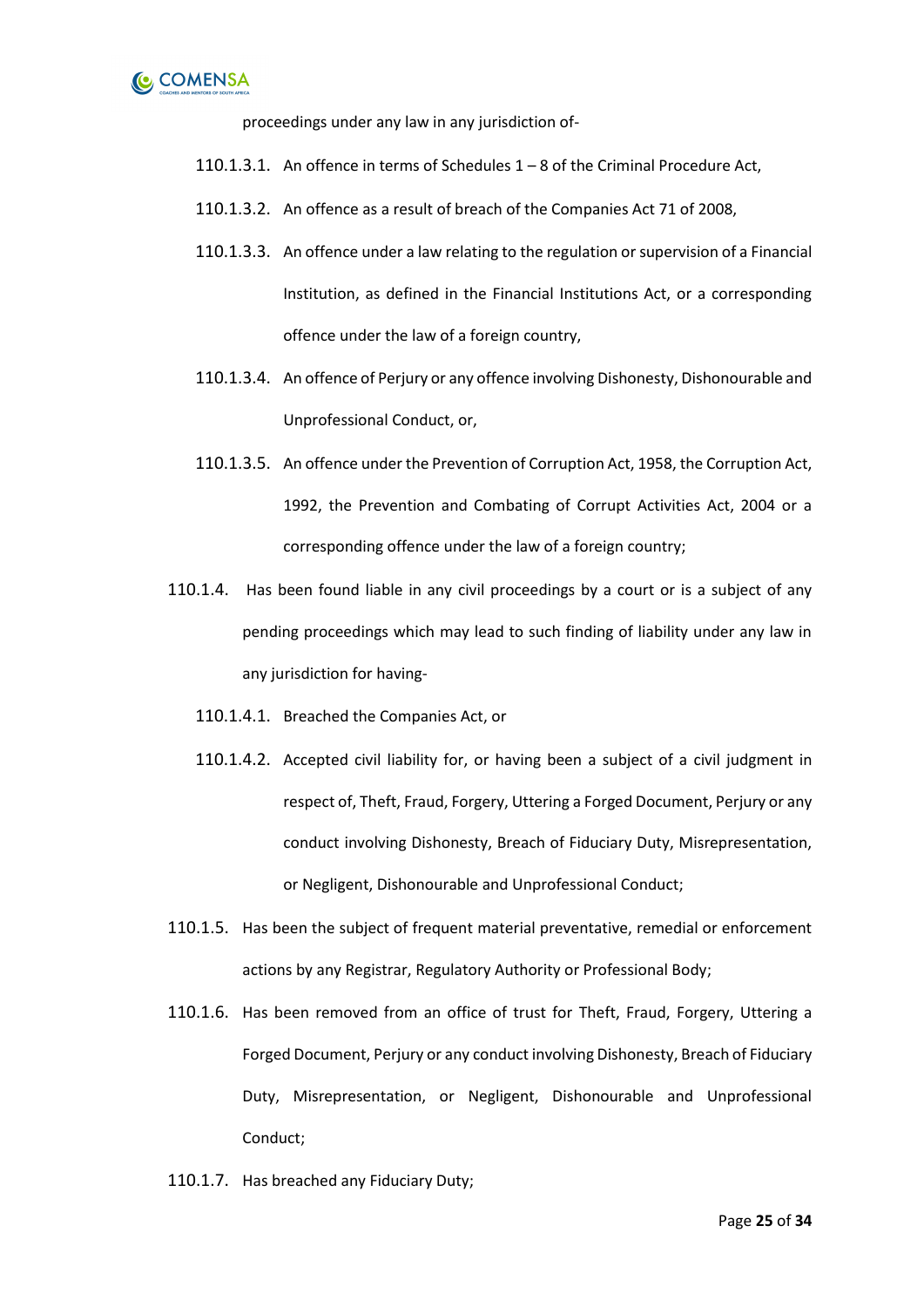

- 110.1.8. Has been suspended, dismissed or disqualified from acting as a Director, Managing Executive, Public Officer, under any law or any action to achieve one of the aforementioned outcomes has been instituted against the individual;
- 110.1.9. Has been refused a registration, approval, authorisation or licence to carry out a trade, business or profession, or having had that registration, approval, authorisation or licence revoked, withdrawn or terminated by a regulatory authority;
- 110.1.10. Has been denied registration or membership of any professional body or had that registration or membership revoked, withdrawn or terminated by a professional body because of matters relating to honesty, integrity or business conduct;
- 110.1.11. Has been disciplined, reprimanded, disqualified, or removed by a Professional Body or Regulatory Authority, in relation to matters relating to honesty, integrity, incompetence or business conduct, or any action to achieve one of the aforementioned outcomes has been instituted against the individual;
- 110.1.12. Has knowingly been untruthful or provided false or misleading information to, or been uncooperative in any dealings with any regulatory or compliance authority; and/or
- 110.1.13. Has demonstrated a lack of readiness and willingness to comply with legal, regulatory of professional requirements and standards.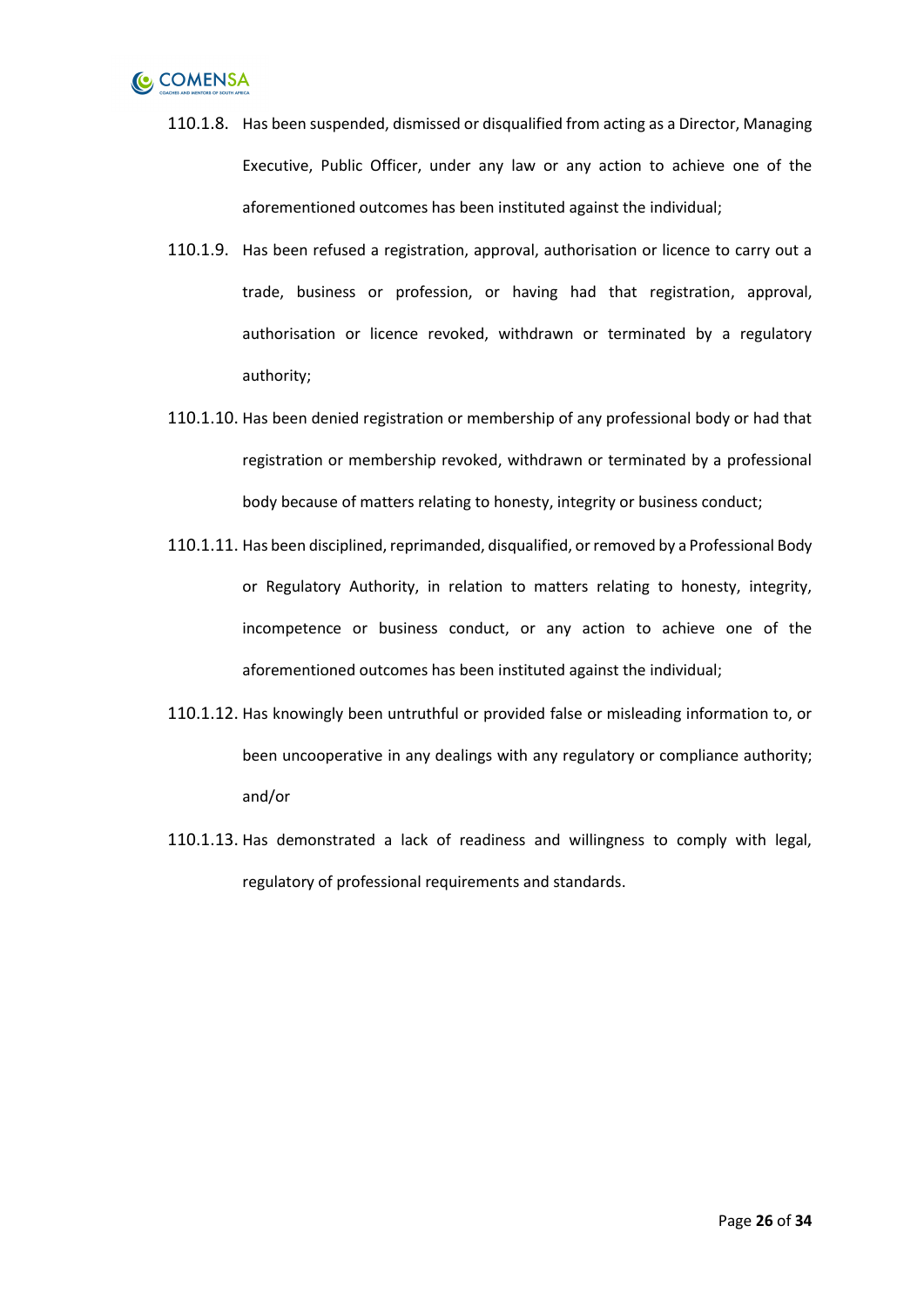### <span id="page-26-0"></span>**APPENDIX B –** COMMITTEES ESTABLISHED BY THE BOARD

Except for the Committees which are listed as compulsory in the Bylaws, the Board in its sole discretion my determine which Committees it needs to assist the Board in the execution of its duties.

The Committees established by the Board in 2021, which shall be in effect until such time that the Board amends the list, are listed below. The key functions herein are not meant to be comprehensive. The Committee shall each have their own Terms of Reference which include the full spectrum of roles, responsibilities, delegated authority and reporting requirements.

### **THE EXECUTIVE COMMITTEE**

The Executive Committee is established to fill the void created by the absence of a strong Secretariat with executive staff responsible for the implementation of the strategy and the day-to-day operations of Professional Body. This Committee is chaired by a member of the Board.

#### **Key functions:**

- With input from the relevant Committees, create the draft strategic plan for the Board's input and approval.
- Oversee the implementation of the strategy.
- Responsible for the day-to-day operations of the Professional Body, where the secretariat lacks capacity.

The Executive Committee is a temporary body, which will be phased out over time as COMENSA creates a strong Secretariat that will deal with the implementation of the strategy and day-to-day operations. This will ensure that COMENSA can eventually separate oversight from operations and satisfy the SAQA requirements.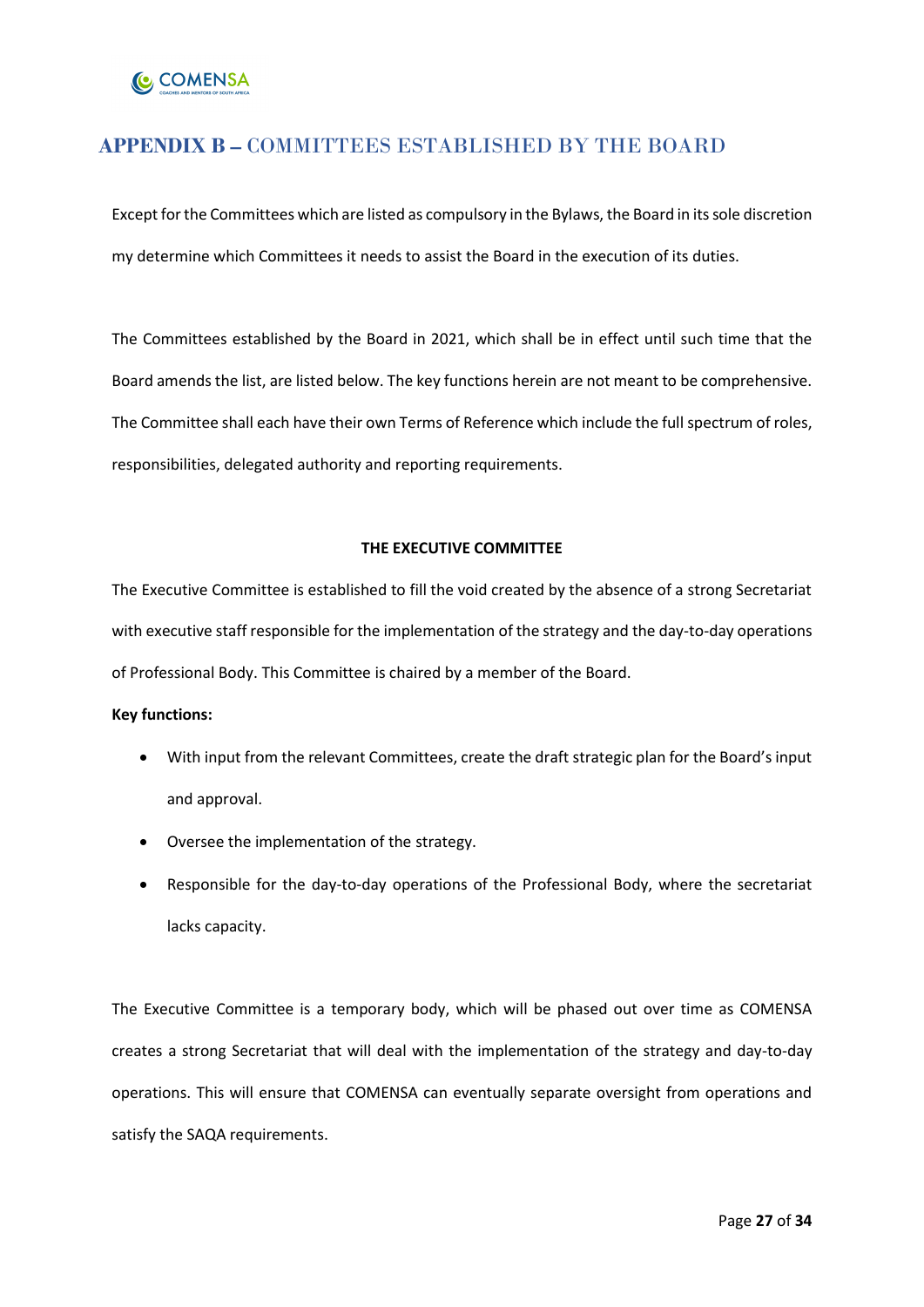

The Executive Committee Consists of the Vice President, the Chairs of the Membership Criteria and Standards of Competence Portfolio Committee, the Marketing Portfolio Committee and the Research Portfolio Committee and is supported by the Administrator.

### **EXECUTIVE COMMITTEE TRANSITION**



### **THE AUDIT, RISK AND FINANCE COMMITTEE**

The Audit, Risk and Finance Committee is chaired by a member of the Board, who also serves as COMENSA's Treasurer. The Committee may not be chaired by the President, to ensure a balance of power.

- Ensure that COMENSA has the necessary accounting policies and processes in place.
- Ensure that adequate controls are in place to prevent any fraud or corruption.
- Ensure that the Board receives regular financial reports to aid it in its oversight duties.
- Ensure that the Board is provided with accurate timeous financial information for decision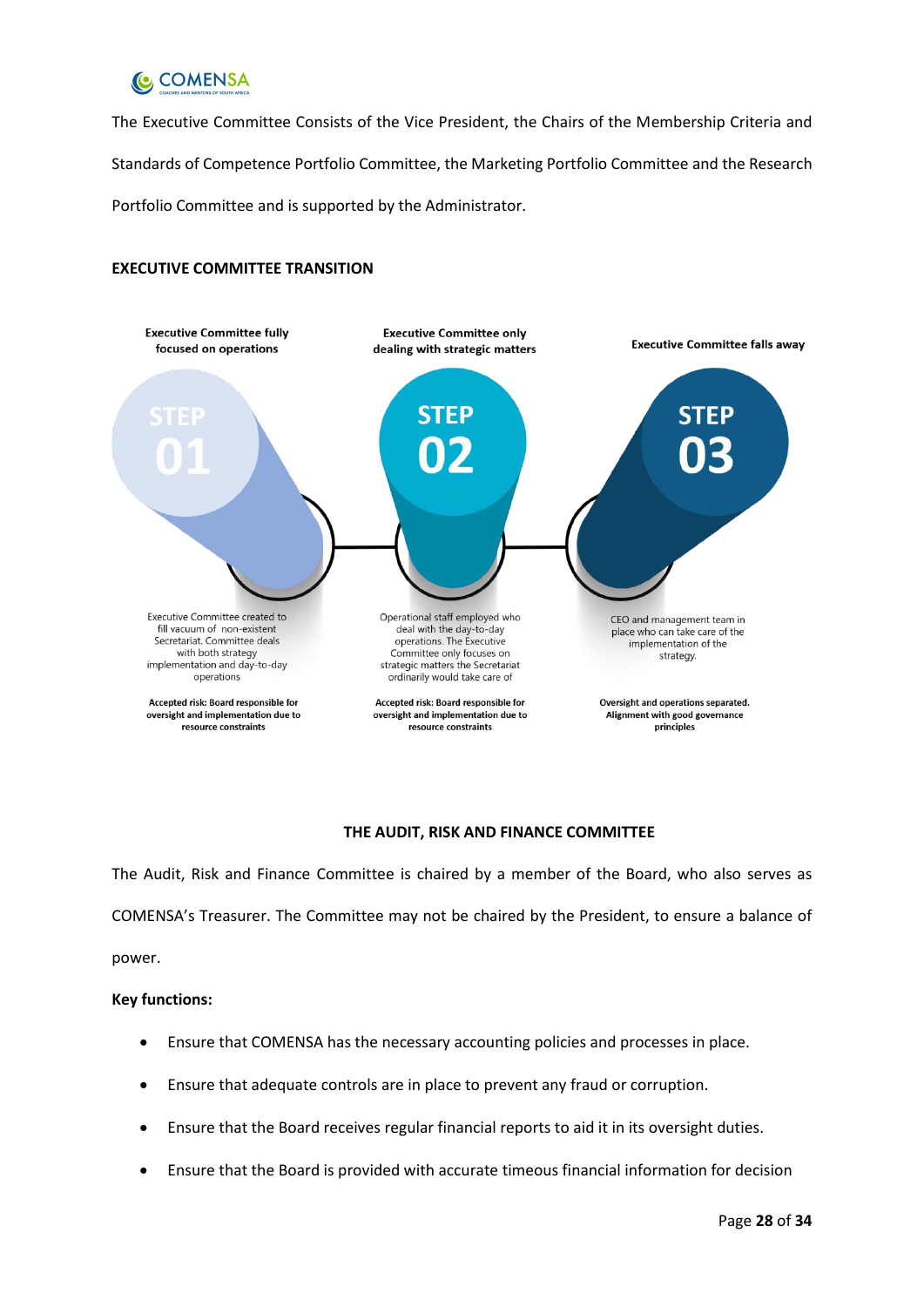

making processes.

- Ensure that COMENSA produces accurate audited Annual Financial Statements. Oversee the appointment and the work of the Auditors.
- <span id="page-28-0"></span>• Ensure that adequate measures are taken to identify and mitigate against any risks COMENSA may face.

### **NOMINATIONS AND GOVERNANCE COMMITTEE**

The Nominations and Governance Committee consists of Members who are not Directors of the Board, plus the Past President who attends in an ex officio capacity with voting rights. The Committee must be chaired by a Member who is not a Director of the Board to ensure a fair amount of independence.

### <span id="page-28-1"></span>**Key functions:**

- Overseeing the COMENSA election processes, including assessing nominees and determining the final slate of candidates for approval of the Board.
- Leading the process of ensuring that COMENSA adheres to sound governance principles.
- Overseeing the process of an external Board evaluation every two years and ensuring that the Board undergoes a self-assessment in the alternate year.

### **SOCIAL AND ETHICS COMMITTEE**

The Social and Ethics Committee is established in compliance with the provisions in the Companies

Act. The Committee is chaired by a member of the Board.

- Review COMENSA's activities, having regard to any relevant legislation, other legal requirements of prevailing codes of best practice, and make recommendations relating to:
	- o Social and economic development.
	- o Good corporate citizenship.
	- o The environment, health and public safety.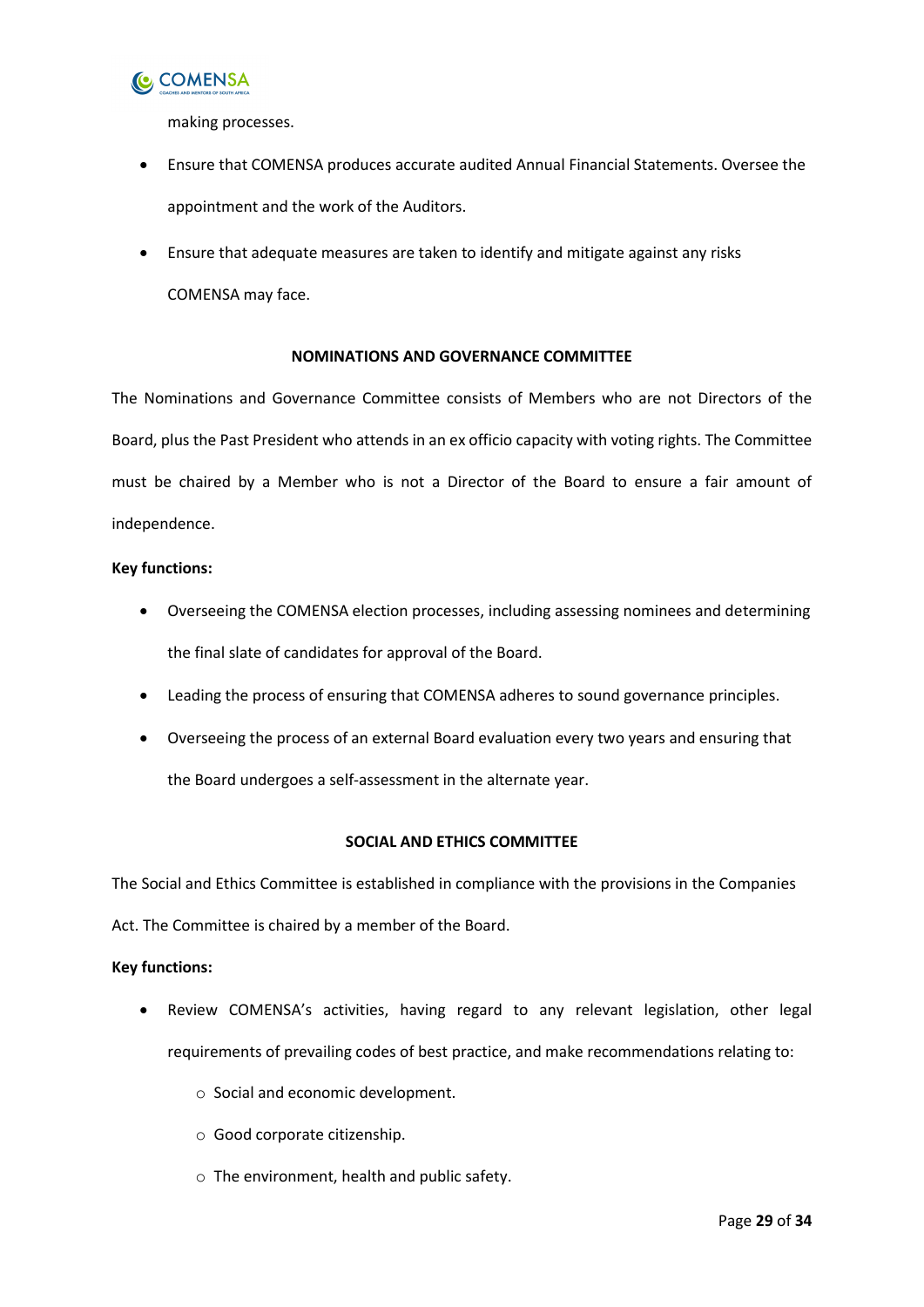

- o Consumer relations. Labour and employment.
- o Any other legislation, regulations and guidelines in relation to stakeholder needs.
- Monitor COMENSA's adherence to ethical guidelines and make recommendations for behaviour adjustments.
- <span id="page-29-0"></span>• Provide ethics guidance to Members.
- <span id="page-29-1"></span>• Make recommendations around ethics training needs for the Profession.

### **INVESTIGATIONS COMMITTEE**

The Investigations Committee is established to meet the SAQA requirements. This Committee is chaired by a member of the Board.

### <span id="page-29-2"></span>**Key functions:**

- Receive complaints against members and investigates to determine whether there is a prima facie evidence that the member has breached the Code of Ethics and Conduct.
- Refer any matters with prima facie evidence to the Disciplinary Committee.

### **DISCIPLINARY COMMITTEE**

The Disciplinary Committee is established to meet the SAQA requirements. This Committee is Chaired by a member of the Board.

- <span id="page-29-3"></span>• Ensuring that the disciplinary processes are aligned with SAQA requirements and best practice.
- Receiving cases from the Investigations Committee and determining whether disciplinary action should be taken against the implicated member.
- Appointing an ad hoc Disciplinary Panel (which shall not consist of any of the Committee members) should the Committee determine that there is merit in taking disciplinary action.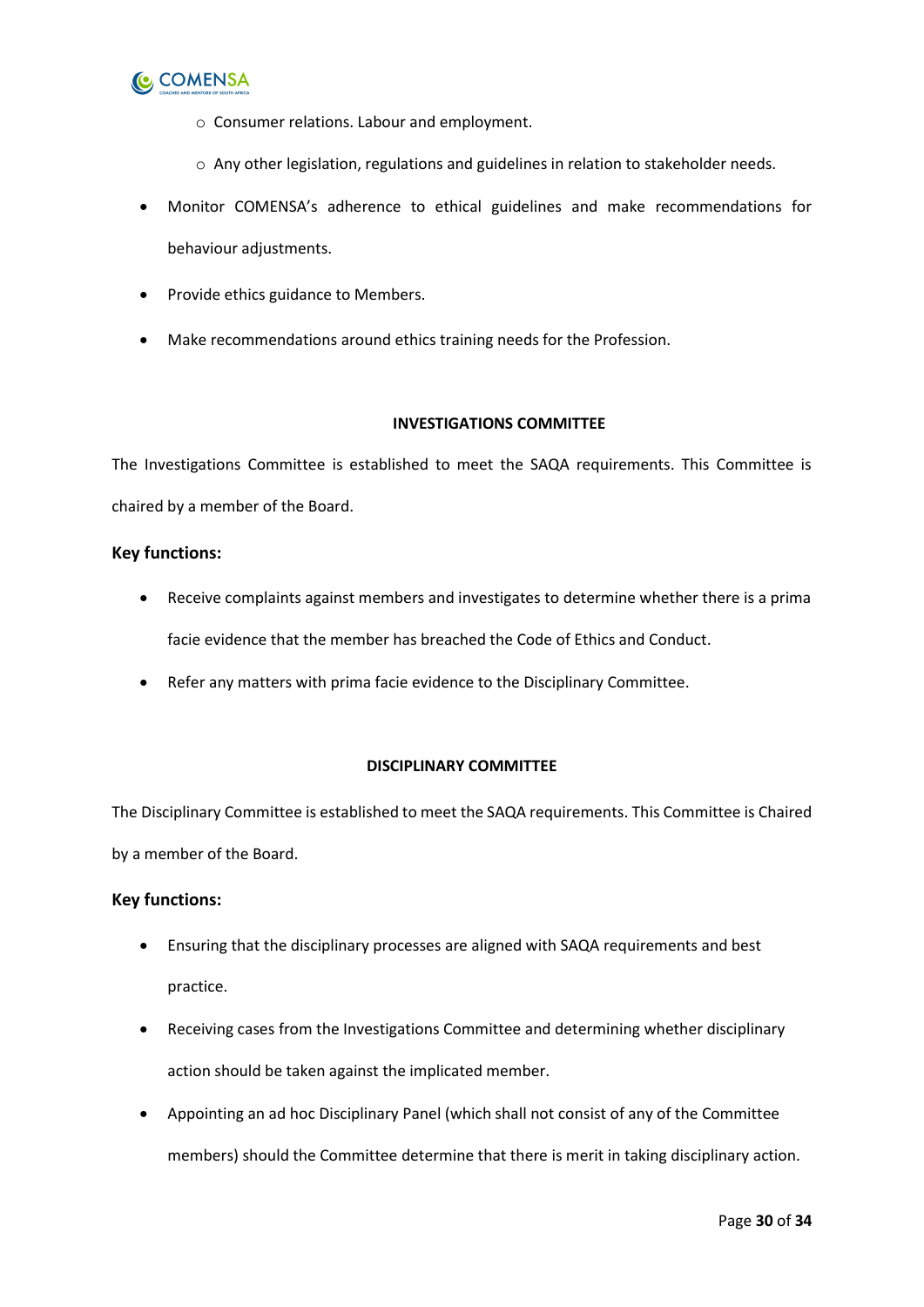

# **DISCIPLINARY PROCESS**



### <span id="page-30-0"></span>**MEMBERSHIP CRITERIA AND STANDARDS OF COMPETENCE PORTFOLIO COMMITTEE**

The Membership Criteria and Standards of Competence Portfolio Committee is established to ensure that COMENSA meets its obligations in relation to the continuing development of Members. The

Committee is chaired by a member of the Board.

- Oversee Membership applications.
- Credentialing and awarding designations.
- Develop, review and maintain the CPD Policy and Criteria.
- Manage the Continuous Professional Development Processes.
- Recommend to the Board CPD Categories and Points Per Category.
- Develop, review and maintain the RPL Policy.
- Training Provider Programme approval.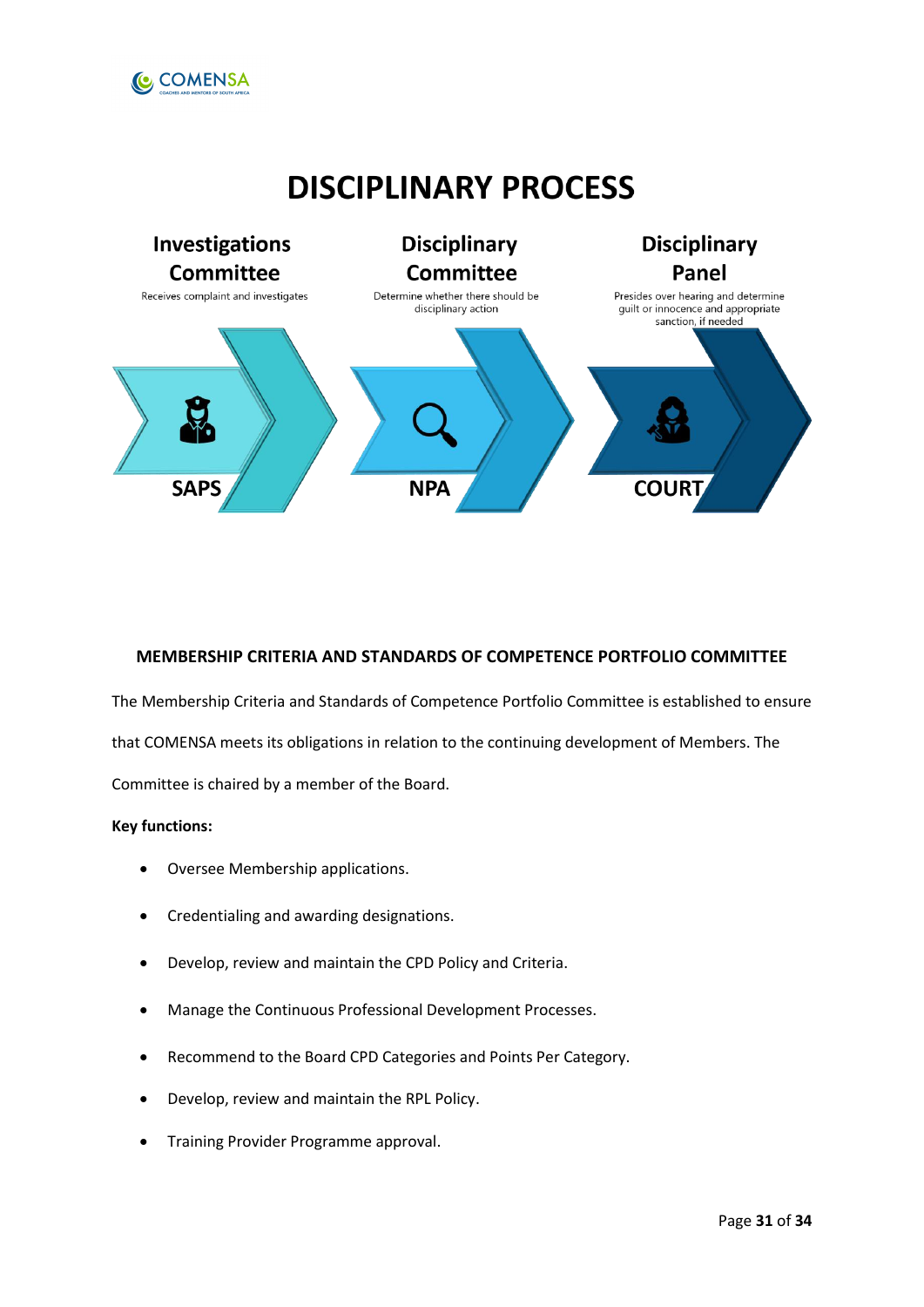

### **MARKETING PORTFOLIO COMMITTEE**

The Marketing Portfolio Committee is established to effectively market COMENSA to all identified stakeholders. The Committee is chaired by a member of the Board.

### **Key functions:**

- Propose a marketing plan and strategy in conjunction with the communication strategy.
- Identify marketing opportunities.
- Communicating, supporting and guiding marketing strategy across COMENSA on all platforms.
- Ensure all COMENSA committees are kept up to date on the marketing and communication strategy and plan.

### **RESEARCH PORTFOLIO COMMITTEE**

The Research Portfolio Committee is established to support the COMENSA strategy to

professionalise the South African coaching & mentoring industry, by promoting evidence-based

practice. The Committee is chaired by a member of the Board.

#### **Key functions:**

- Develop and promote evidence-based practice (EBP) for coaches and mentors.
- Enable the availability of more coaching- and mentoring-related research to all members.
- Provide guidance on a common language within the profession and the industry Support COMENSA Exco in research requests.

### **SUPERVISION PORTFOLIO COMMITTEE**

The Supervision Portfolio Committee is established to enhance the quality of coaching. The Committee is chaired by a member of the Board.

#### **Key functions:**

• Develop, maintain and implement supervision as best practice for coaches.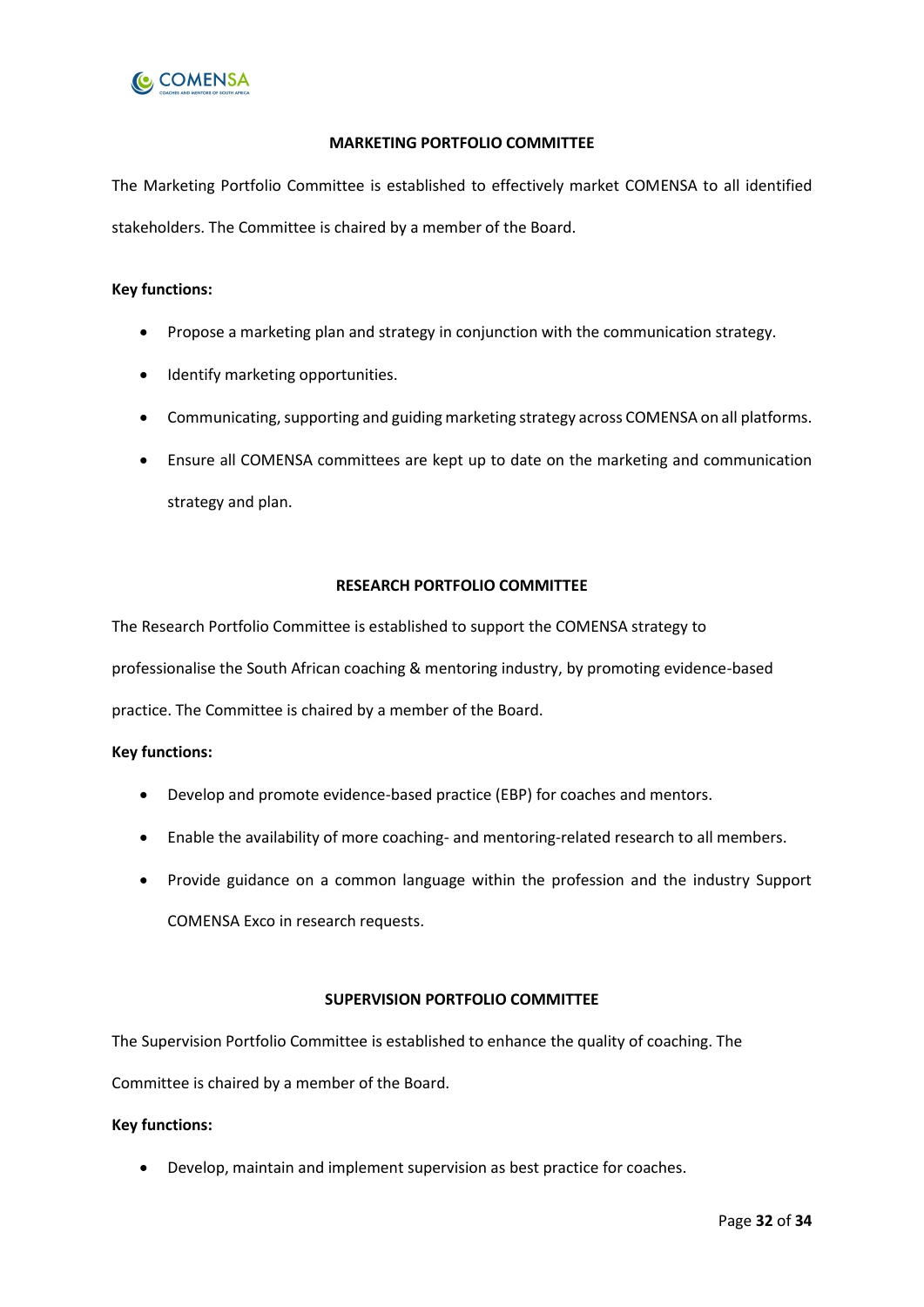# **C** COMENSA

- Ensure that supervision is accessible to all COMENSA members.
- Provide a list of trained coach supervisors.
- Research, analyse and interpret information related to supervision.
- Market supervision to educate coaching communities.

### **PROVINCIAL CHAPTER COMMITTEES**

Provincial Chapters represent the interests of Members at local and provincial levels. The activities are guided and governed by the Provincial Chapter Constitution.

### **Key functions:**

- To serve as a two-way communication channel between the Board and the Members in the respective provinces, on issues of strategic importance to COMENSA.
- To support the undertaking of external functions by the National Committees in achieving the objectives of COMENSA.
- To host relevant events, that support the objects of COMENSA, on behalf of COMENSA.

### **PROVINCIAL CHAPTER CHAIRS COMMITTEE**

<span id="page-32-0"></span>The Provincial Chapter Chairs Committee provides the Board with feedback from the provinces on

matters relevant to the strategy of COMENSA. The Committee is Chaired by the President.

- To provide the Board with a consolidated view on issues of strategic importance to COMENSA.
- To provide input into the achievement of the objectives of COMENSA.
- To share best practice that would benefit all provinces to ensure sustainable growth.